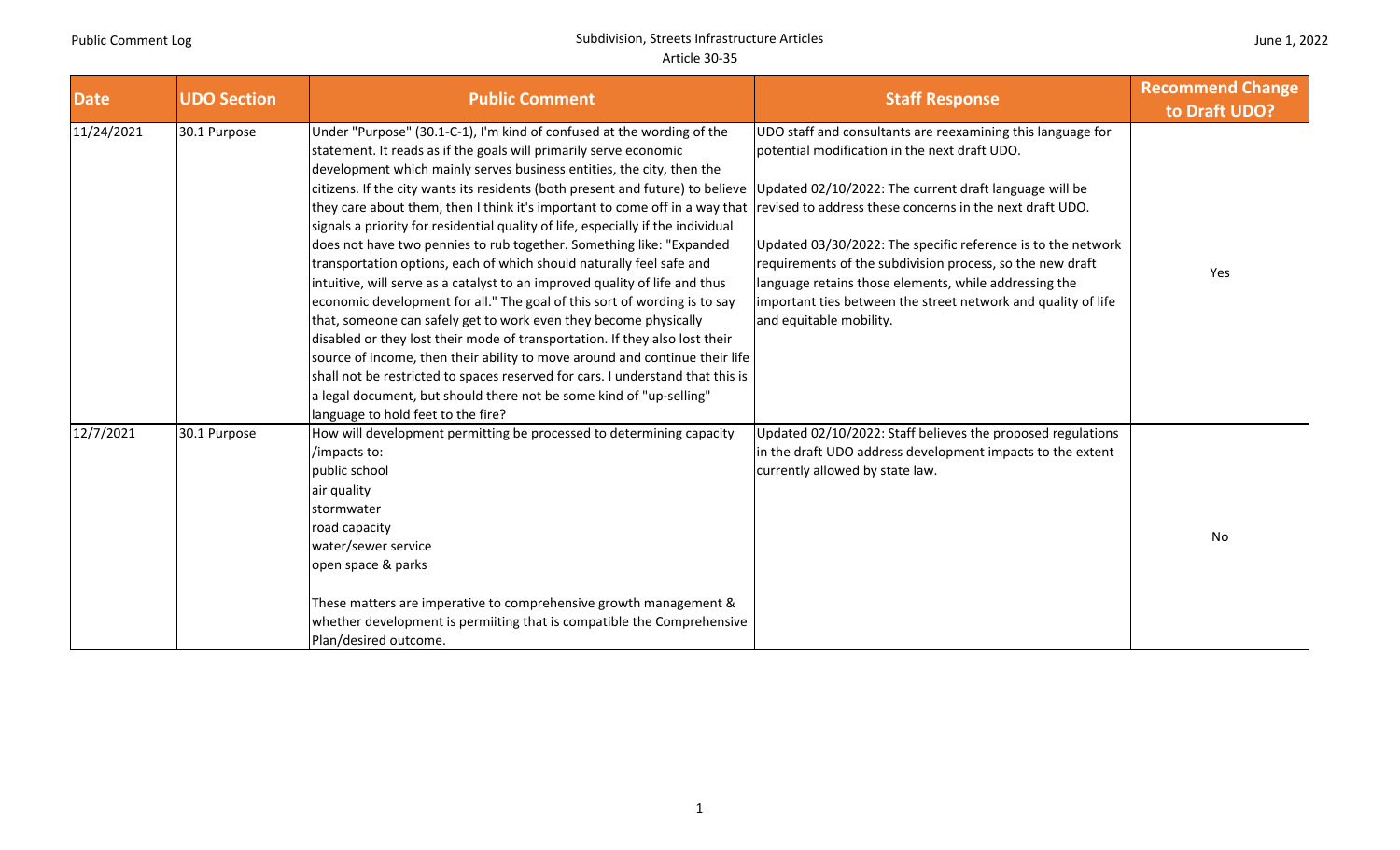| <b>Date</b> | <b>UDO Section</b>                                                                     | <b>Public Comment</b>                                                                                                                                                                                                                                                                                                                                                                                                                                                                                                                                                                                                                                                  | <b>Staff Response</b>                                                                                                                                                                                                                                                                                | <b>Recommend Change</b><br>to Draft UDO? |
|-------------|----------------------------------------------------------------------------------------|------------------------------------------------------------------------------------------------------------------------------------------------------------------------------------------------------------------------------------------------------------------------------------------------------------------------------------------------------------------------------------------------------------------------------------------------------------------------------------------------------------------------------------------------------------------------------------------------------------------------------------------------------------------------|------------------------------------------------------------------------------------------------------------------------------------------------------------------------------------------------------------------------------------------------------------------------------------------------------|------------------------------------------|
| 1/19/2022   | 30.1 Purpose                                                                           | 30.1-C: It might make sense to switch bullet points 1. and 2. That way it<br>suggests a higher emphasis on safety varied mode choices.; 30.1: It<br>would be nice to see more concrete ideas about what kind of changes<br>we're going to make on streets to accommodate other modes of<br>transportation than just cars. This might be something that the policy map For recommendations or suggestions on categories of streets<br>or elsewhere, but I'm not sure. An example of what I'm referring to would<br>be that in most Dutch towns they have categories of streets that dictates<br>whether bikes have a protected lane, share space with cars/pedestrians, | Staff views all of the items under Section 30.1.C to be<br>important. They are not presented, or intended to be taken, in<br>any particular hierarichal order.<br>it is recommended you engage with the Charlotte Department<br>of Transportation (CDOT) and the Strategic Mobility Plan<br>project. | No                                       |
| 11/27/2021  | 30.2 Applicability                                                                     | or aren't allowed (highways etc).<br>I appreciate the acknowledgement that these standards don't work in the<br>ETJ (Or City NCDOT roads) but this one sentence 491 pages into the                                                                                                                                                                                                                                                                                                                                                                                                                                                                                     | Staff will amend the language in the second draft UDO to-<br>provide clarity.                                                                                                                                                                                                                        |                                          |
|             |                                                                                        | document just sets up a Conflict for every ETJ project. CDOT already<br>knows that NCDOT will not accept the Arterial cross sections so why<br>propose them in the ETJ? (I have an NCDOT email to prove it). CDOT<br>should write the CRT/ guidelines to comply with NCDOT not pretend they<br>might comply & leave the property owners in limbo (e.g. Grand Palisades<br>Parkway which is 15+ years trying to get NCDOT to accept the road))                                                                                                                                                                                                                          | Updated 05/23/2022: Upon further examination staff feels the<br>current draft UDO language adds clarity with regard to<br>concurrent standards and is sufficient.                                                                                                                                    | Yes<br>No                                |
| 11/27/2021  | 30.2 Applicability                                                                     | section 30.2 B acknowledges that Schools are exempt from some standard<br>but omits what should be item D.: that Municipalities can not compel any<br>offsite improvements (See Court of Appeals ruling Buckland v. Town of<br>Haw River 12/29/2000) This applies to Article 33 and CTR Mitigation<br>requirements which are offsite                                                                                                                                                                                                                                                                                                                                   | UDO staff will review these requirements with the City<br>Attorney's Office.<br>Updated 03/30/2022: No legal issues have been identifed.                                                                                                                                                             | No                                       |
| 11/27/2021  | 31.10 Drainage                                                                         | 31.10 needs to remove the word 'infrastructure'. Not all drainage systems<br>are accomplished through infrastructure. it could be swales, for example                                                                                                                                                                                                                                                                                                                                                                                                                                                                                                                  | This language will be revised to provide clarity in the next draft<br>UDO.                                                                                                                                                                                                                           | Yes                                      |
| 11/27/2021  | 31.11 No Service<br><b>Unless Street</b><br>Accepted or<br><b>Tentatively Approved</b> | 31.11 needs to be corrected. Water and Sewer lines are accepted for<br>maintenance separately for the road (remove from the list). City Council<br>doesn't approve streets - its an Administrative function (delegated)                                                                                                                                                                                                                                                                                                                                                                                                                                                | This language pertains to streets accepted by the city through<br>methods other than by plat. For example, private to public<br>through the Charlotte Department of Transportation (CDOT).                                                                                                           | No                                       |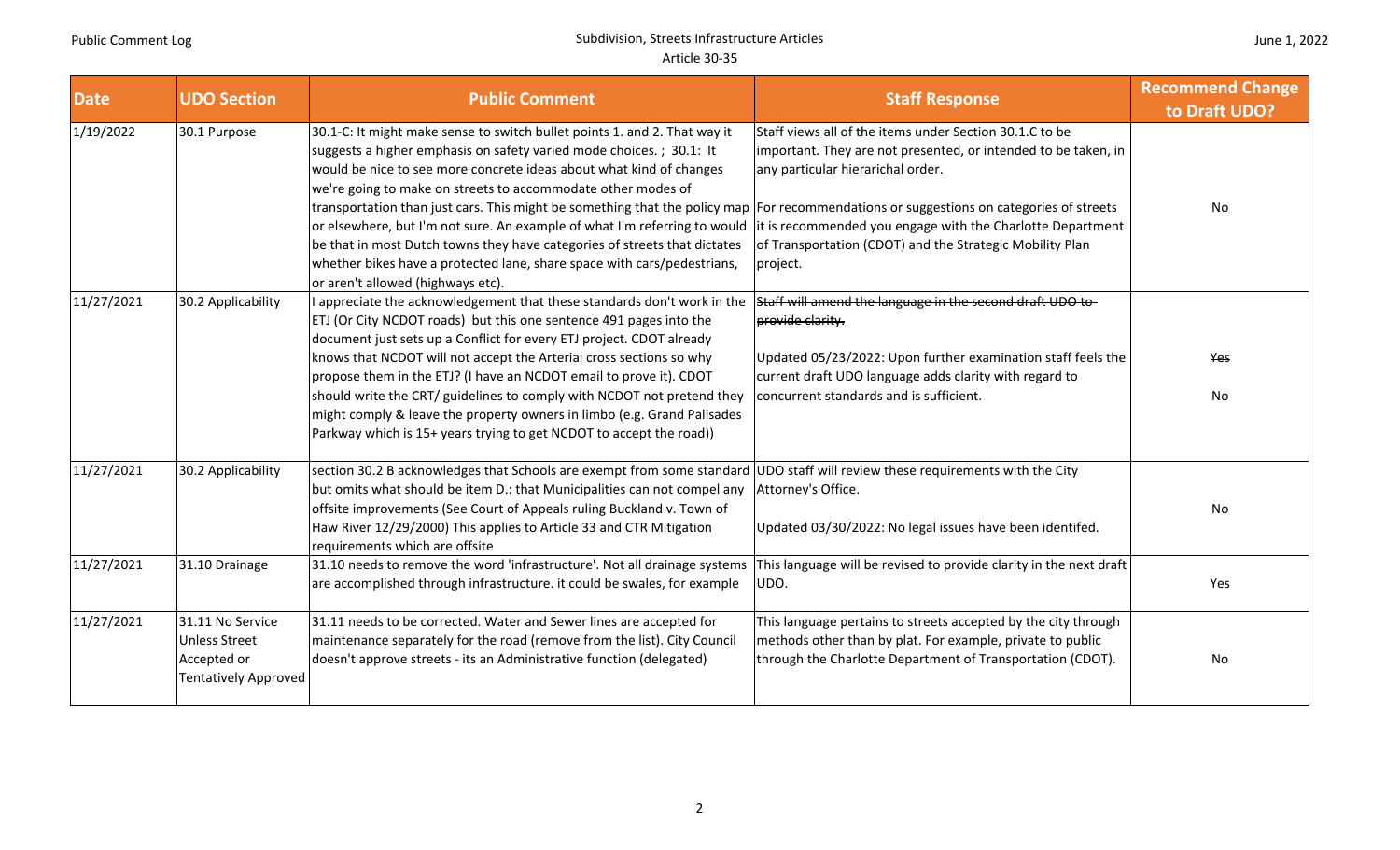| <b>Date</b> | <b>UDO Section</b>                                   | <b>Public Comment</b>                                                                                                                                                                                                                                                          | <b>Staff Response</b>                                                                                                                                                                                                                                                                                                                                             | <b>Recommend Change</b><br>to Draft UDO? |
|-------------|------------------------------------------------------|--------------------------------------------------------------------------------------------------------------------------------------------------------------------------------------------------------------------------------------------------------------------------------|-------------------------------------------------------------------------------------------------------------------------------------------------------------------------------------------------------------------------------------------------------------------------------------------------------------------------------------------------------------------|------------------------------------------|
| 11/27/2021  | 31.12 Standards and<br><b>Specifications</b>         | 31.12 erosion control is not a minimum standard- i.e. if you don't grade<br>over an acre there would be no requirement by Law or Ordinance for an<br>EC plan.                                                                                                                  | UDO staff and consultants are reexamining this language for<br>potential modification in the next draft UDO.<br>Updated 03/30/2022: This confuses the general requirement<br>for soil erosion measures for development with the soil<br>erosion requirement for a required improvement such as a<br>new street. The proposed language is reference to the latter, | No                                       |
| 11/27/2021  | 31.12 Standards and<br><b>Specifications</b>         | Merging final plat approval wit street acceptance is confusing. They are<br>two separate steps sometimes years apart. Make into 2 sections.                                                                                                                                    | not the former.<br>Staff will amend the language in the second draft UDO to<br>provide clarity these are two separate process - The 'and'<br>conjunction will be changed to 'or.'                                                                                                                                                                                 | Yes                                      |
| 11/27/2021  | 31.13 Performance<br>Guarantees                      | 31.13 A. 1. NCDOT has not agreed to the Arterial road standards & there<br>are provisions for when an existing road need not be moved that are not<br>referenced here.                                                                                                         | Staff believes all the provisions, as referenced, from the<br>current Subdivision Ordinance have been carried forward in<br>the draft UDO.                                                                                                                                                                                                                        | No                                       |
| 11/27/2021  | 31.13 Performance<br>Guarantees                      | 31.13 B. does not comply with Court case Buckland Vv. Haw River (2000)<br>wherein the City can not compel offsite roadway improvements                                                                                                                                         | UDO staff will review these requirements with the City<br>Attorney's Office.<br>Updated 03/15/2022: No legal issues have been identifed.<br>Staff believes the proposed language falls within the scope of<br>the permissions allowed via Ch. 160D-804.                                                                                                           | No                                       |
| 11/27/2021  | 31.13 Performance<br>Guarantees                      | 31.13 F. needs the words 'where applicable' added to the end of the last<br>sentence. State law does not allow maintenance bonds for all<br>improvements                                                                                                                       | UDO staff will review these requirements with the City<br>Attorney's Office.<br>Updated 04/01/2022: The referenced clause will be struck in<br>its entirety from the second draft UDO.                                                                                                                                                                            | Yes                                      |
| 11/12/2021  | 31.2 Block and<br>Network Design<br><b>Standards</b> | Cul-de-sac are great for neighborhood. This fosters neighborhood<br>gathering areas and kids to play.                                                                                                                                                                          | Thank you for this feedback.                                                                                                                                                                                                                                                                                                                                      | No                                       |
| 11/27/2021  | 31.3 Types of<br>Subdivisions                        | Section 31.1 A (the second #1) says NST plats are subject to Article 16.1.<br>NO THEY ARE NOT. You can not require elevated walks or review of<br>structures in easements . the stat law is clear-- when you are NOT<br>SUBJECT TO the ordinance- it means the whole ordinance | This is a number formatting error in the draft and will be<br>corrected in the next draft to ensure not-subject-to plats are<br>exempted.                                                                                                                                                                                                                         | Yes                                      |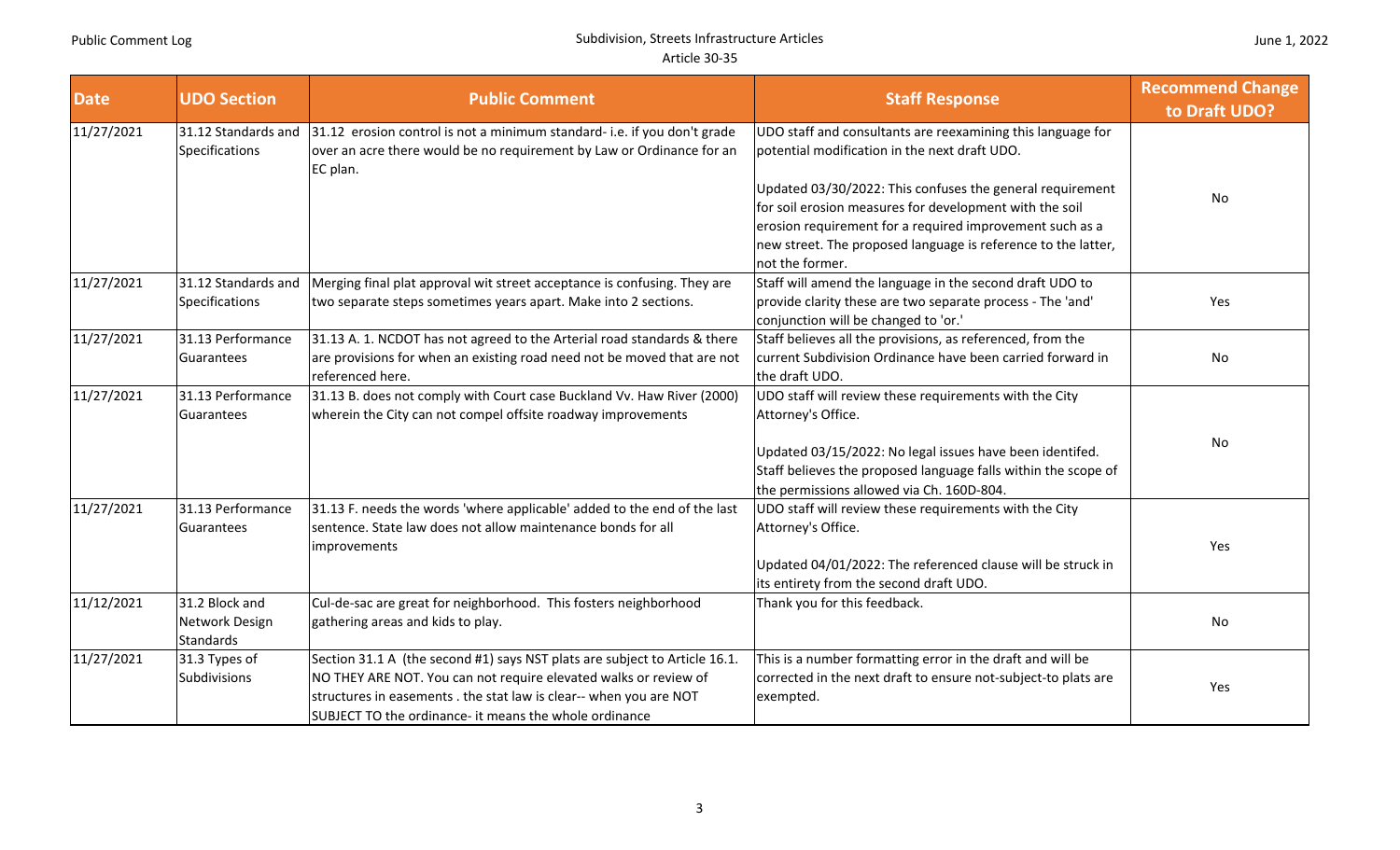| <b>Date</b> | <b>UDO Section</b>              | <b>Public Comment</b>                                                                                                                                                                                                                                                                                                                                                                                                                                                                                                                                                                                                                           | <b>Staff Response</b>                                                                                                                                                                                                           | <b>Recommend Change</b><br>to Draft UDO? |
|-------------|---------------------------------|-------------------------------------------------------------------------------------------------------------------------------------------------------------------------------------------------------------------------------------------------------------------------------------------------------------------------------------------------------------------------------------------------------------------------------------------------------------------------------------------------------------------------------------------------------------------------------------------------------------------------------------------------|---------------------------------------------------------------------------------------------------------------------------------------------------------------------------------------------------------------------------------|------------------------------------------|
| 1/16/2022   | 31.3 Types of<br>Subdivisions   | 32.3.H - Does this mean no circle driveways are allowed now? Circle<br>driveways provide ease of safe access on to busier streets.                                                                                                                                                                                                                                                                                                                                                                                                                                                                                                              | The current proposed language limits curb cuts per street<br>frontage to one. It does not specifically prohibit circular<br>driveways.                                                                                          | No                                       |
| 11/27/2021  | 31.4 General<br>Requirements    | 31.4 A removed the notation about railroad crossing (appears to be<br>moved to page 32-4.) it needs to be in this section for clarity                                                                                                                                                                                                                                                                                                                                                                                                                                                                                                           | Staff will amend the language in the second draft UDO to<br>provide clarity.                                                                                                                                                    | Yes                                      |
| 11/27/2021  | 31.4 General<br>Requirements    | 31.4 B- when the other side of the half street is owned by someone else<br>(likely)the city can not compel that owner to sell or allow the construction  Attorney's Office.<br>except through condemnation. This section should layout the<br>requirements that the City can require the other half of street be built if<br>the City will condemn. failure to condemn means no half street<br>construction (supported by General statute & case law)                                                                                                                                                                                           | UDO staff will review these requirements with the City<br>Updated 03/30/2022: No legal issues have been identifed.<br>Staff believes the authority of the draft language is enabled by<br>NCGS Ch. 160D-804(a).                 | No                                       |
| 11/27/2021  | 31.4 General<br>Requirements    | 31.4 E - you must remove 'arterial' as a required classification for parallel<br>roads. Or you have to identify the roads you want to prohibit access & pay Attorney's Office.<br>the property owners for that loss of access rights like NCDOT does.                                                                                                                                                                                                                                                                                                                                                                                           | UDO staff will review these requirements with the City<br>Updated 03/30/2022: No legal issues have been identifed.<br>Further, this feedback confuses NEW subdivision requirements<br>with existing development accommodations. | No                                       |
| 1/19/2022   | 31.4 General<br>Requirements    | A. Residential Street Design - I support avoiding dead-ends and cul-de-<br>sacs, as they are detrimental to having a well-connected street layout.<br>However the "To the greatest extent practicable" language concerns me<br>sounds like it leaves is a lot of wiggle room.                                                                                                                                                                                                                                                                                                                                                                   | The current Subdivision Ordinance also has this "wiggle room,"<br>except it uses the language "where feasible" rather than the<br>referenced in the draft UDO.                                                                  | No                                       |
| 11/27/2021  | Requirements                    | 31.6 Preliminary Plan 31.6 A omitted open space (which is not the same thing as greenways)<br>existing public parks, open space, or greenways                                                                                                                                                                                                                                                                                                                                                                                                                                                                                                   | UDO-required open space is not an appropriate notation for a<br>preliminary plat submission.                                                                                                                                    | No                                       |
| 11/27/2021  | Requirements                    | 31.6 Preliminary Plan 31.6 A. #12 & #14 are information not likely known at time of Preliminary<br>Plat. They also are not necessary for a review of the Preliminary plat                                                                                                                                                                                                                                                                                                                                                                                                                                                                       | Preliminary plans are "construction documents," not plats.<br>These pieces of information are known at the time these are<br>prepared.                                                                                          | No                                       |
| 11/27/2021  | 31.7 Final Plat<br>Requirements | 31.7 B- again-- why is height and use and location something to show on a These height and use standards exist in the current subdivision<br>plat. There is a building pad area that tells you location (Subject to the<br>odd language on Table 29-2 allowing [staff] to tell you to MOVE a<br>proposed structure) if you have to list land uses then you have to go<br>through the expensive & timely process of preparing & reviewing a revised neighboring/surrounding properties.<br>final plat to change use. Why? you get change of use permits at the<br>County not city. Alternative is to list all allowed uses & that is ridiculous. | ordinance and are being carried forward into the draft UDO. In<br>both instances, height and use can be very much impacted by<br>siting on a parcel and/or adjacency to                                                         | No                                       |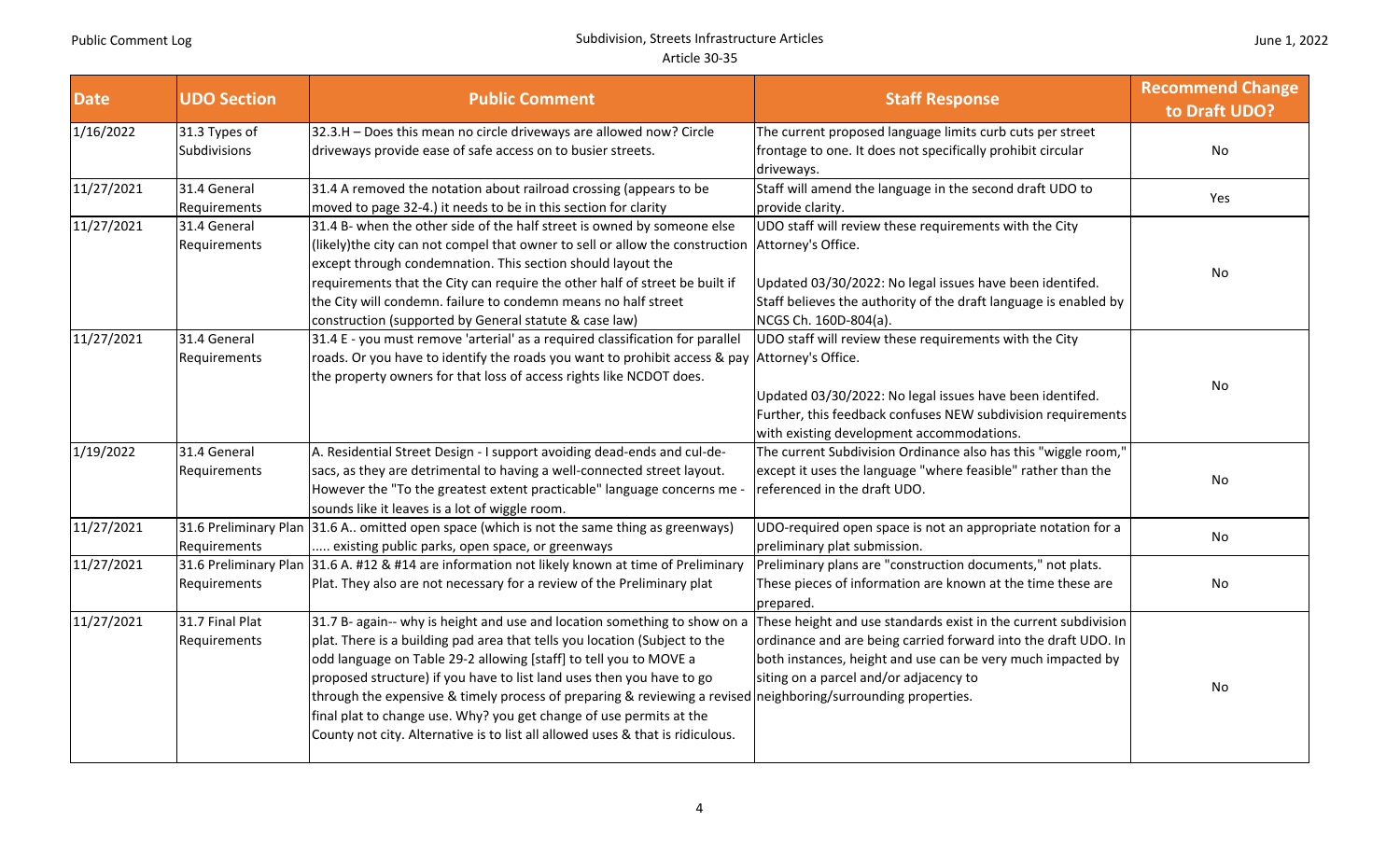| <b>Date</b> | <b>UDO Section</b>                                   | <b>Public Comment</b>                                                                                                                                                                                                                                   | <b>Staff Response</b>                                                                                                                                                                                                                                                                          | <b>Recommend Change</b><br>to Draft UDO? |
|-------------|------------------------------------------------------|---------------------------------------------------------------------------------------------------------------------------------------------------------------------------------------------------------------------------------------------------------|------------------------------------------------------------------------------------------------------------------------------------------------------------------------------------------------------------------------------------------------------------------------------------------------|------------------------------------------|
| 11/27/2021  | 31.7 Final Plat<br>Requirements                      | And what happens overtime when the improvements in a Common Area<br>changes? does that also require a new expensive final plat because they<br>want to add another bench or trash can?                                                                  | The intent of the language is to verify structures in the<br>common open space meet preliminary plan and zoning<br>requirements. It is not intended to regulate incidental objects<br>such as benches or trash cans.                                                                           | No                                       |
| 11/27/2021  | 31.8 Procedures for<br><b>Subdivision Approval</b>   | 31.8 B.2. has a general list of things you say you can mandate a<br>reservation of land. No statutory reference is provided. in a presentation<br>to City Council the slide referred to reservation for police stations-listed<br>no where in this UDO. | Facilities such as a police station would be covered by the<br>'other public facility" language of the referenced section.                                                                                                                                                                     | No                                       |
| 11/27/2021  | 31.8 Procedures for                                  | provide statutory authority to throw out time lines for a staff-driven<br>Subdivision Approval   review (with reservation)                                                                                                                              | The referenced language does not throw out timelines. The<br>proposed language expresses, as allowed via Ch. 160D-804,<br>that for reservations wanted by a public authority that<br>subdivision plats will not be approved until such required<br>reservation is shown on a plat application. | No                                       |
| 11/27/2021  | 31.8 Procedures for<br><b>Subdivision Approval</b>   | 31.8 D. - how is an approval of a Final Plat called tentative approval?<br>when is it not tentative? once approved it is usually signed & taken to the<br>Register of Deeds. It is not Tentative                                                        | Staff will amend the language in the second draft UDO to<br>remove the word 'tentative' from this language.                                                                                                                                                                                    | Yes                                      |
| 11/27/2021  | 31.8 Procedures for<br><b>Subdivision Approval</b>   | 31.8 .E. #3. what other agency. Please be specific. Give examples.                                                                                                                                                                                      | This language reflects changes per NCGS Ch. 160D.                                                                                                                                                                                                                                              | No                                       |
| 11/27/2021  | 31.8 Procedures for<br><b>Subdivision Approval</b>   | 31.8.H. does this section need to change for the DSTAC discussion on Early This language is consistent with that discussion.<br>Grading?                                                                                                                |                                                                                                                                                                                                                                                                                                | No                                       |
| 10/27/2021  | 32.1 Block and<br>Network Design<br>Standards        | 32.1(D): Add recognition that historic buildings/character could be<br>reasons for exceptions.                                                                                                                                                          | Staff believes the current exception language is sufficient. If an<br>existing building is going to remain on the site of a proposed<br>development staff would not require a new road to run<br>through that existing building.                                                               | No                                       |
| 11/27/2021  | 32.1 Block and<br>Network Design<br>Standards        | 32.1 table 32-1 removed the preferred block length for creek crossings. it<br>needs to be explicitly here                                                                                                                                               | Please see the proposed language at Section 32.1.D.                                                                                                                                                                                                                                            | No                                       |
| 11/27/2021  | 32.1 Block and<br>Network Design<br><b>Standards</b> | 32.1 B.2.d. iii needs to include the exemption for not requiring stub roads<br>to properties that can not be subdivided (e.g. those with deed restrictions) language per this section.                                                                  | This scenario would be addressed by the "existing lots"                                                                                                                                                                                                                                        | No                                       |
| 11/27/2021  | 32.1 Block and<br>Network Design<br><b>Standards</b> | 32.1 C. 3 a. needs to add that roads parallel to adjacent developed uses<br>should not be in the calculation (e.g. you don't stub to a 26 acre school so<br>you end up with a long road);                                                               | Please see the proposed language at Section 32.1.A.2.                                                                                                                                                                                                                                          | No                                       |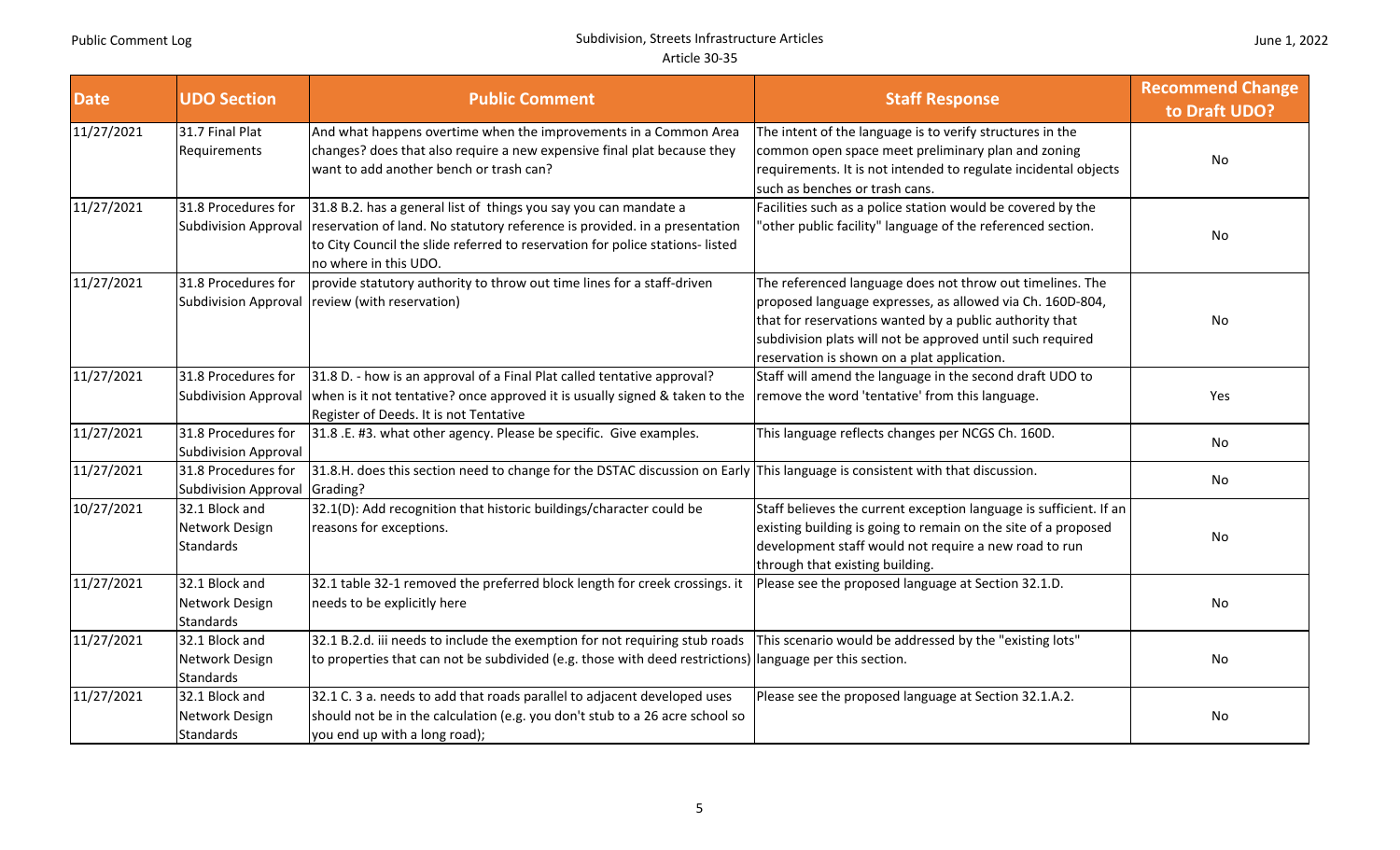| <b>Date</b> | <b>UDO Section</b>                                   | <b>Public Comment</b>                                                                                                                                                                                                                                                                                                                                                                           | <b>Staff Response</b>                                                                                                                                                                                                                                                                                                 | <b>Recommend Change</b><br>to Draft UDO? |
|-------------|------------------------------------------------------|-------------------------------------------------------------------------------------------------------------------------------------------------------------------------------------------------------------------------------------------------------------------------------------------------------------------------------------------------------------------------------------------------|-----------------------------------------------------------------------------------------------------------------------------------------------------------------------------------------------------------------------------------------------------------------------------------------------------------------------|------------------------------------------|
| 11/27/2021  | 32.1 Block and<br>Network Design<br><b>Standards</b> | drawing on page 32-5 doesn't use the same wording as page 21-11. is it<br>not ca Buffer Landscape yard?                                                                                                                                                                                                                                                                                         | This will be amended in the second draft UDO to provide<br>clarity.                                                                                                                                                                                                                                                   | Yes                                      |
| 11/27/2021  | 32.1 Block and<br>Network Design<br>Standards        | 32.1 G. needs to also be subject to the Exceptions in section D on previous<br>page. . Exceptions (D) should be the last in the alphabetical list.                                                                                                                                                                                                                                              | Staff will amend the language in the second draft UDO to<br>provide clarity.                                                                                                                                                                                                                                          | Yes                                      |
| 11/27/2021  | 32.1 Block and<br>Network Design<br><b>Standards</b> | 32.1 H - Half street construction needs to spell out that if the City won't<br>condemn then the City can't mandate the construction;                                                                                                                                                                                                                                                            | In this scenario the required new right-of-way is on the<br>developing tract.                                                                                                                                                                                                                                         | No                                       |
| 1/19/2022   | 32.1 Block and<br>Network Design<br><b>Standards</b> | B. 2. Block Length - Many of the maximum average block lengths listed in<br>Table 32-2 are too long to create places that encourage walking. The<br>typical block length in our most walkable existing neighborhoods<br>(Uptown, South End, Plaza Midwood) is 400', and rarely more than 500'.<br>The maximum lengths in Table 32-2 should be replaced with the lengths in<br><b>Table 32-1</b> | Block lengths are calculated using the preferred lengths listed<br>in Table 32-1. Based on site conditions flexibility is provided<br>for by Table 32-2 and exceptions listed in the draft UDO. Many<br>of the block length numbers are comparable to the<br>requirements found in the current Subdivision Ordinance. | No                                       |
| 1/20/2022   | 32.1 Block and<br>Network Design<br><b>Standards</b> | Cul de Sacs should be banned. Creating a network of streets that promote<br>more options for getting around should be of the up most importance.                                                                                                                                                                                                                                                | Staff has put forth proposed language that emphasizes that cul-<br>de-sacs should be avoided and utilized only as an alternative<br>of last resort.                                                                                                                                                                   | No                                       |
| 11/27/2021  | 32.2 Cross-Access                                    | 32.2 A. Cross access removes buffers & should specifically say that no<br>buffer / landscape planting are required.                                                                                                                                                                                                                                                                             | This language will be revised to provide clarity in the next draft<br>JDO.                                                                                                                                                                                                                                            | Yes                                      |
| 11/27/2021  | 32.2 Cross-Access                                    | 32.2 A. 2 needs to specifically exempt One- and Two-Family Homes.                                                                                                                                                                                                                                                                                                                               | UDO staff and consultants are reexamining this language for<br>potential modification in the next draft UDO.<br>Updated 02/28/2022: Staff believes that the current draft UDO<br>language exempts these uses.                                                                                                         | No.                                      |
| 11/27/2021  | 32.2 Cross-Access                                    | 32.2 A. 5. needs to provide for the likely occurrence that the adjacent<br>owner doesn't want the cross access & won't sign anything                                                                                                                                                                                                                                                            | UDO staff will review these requirements with the City<br>Attorney's Office.<br>Updated 03/30/2022: No legal issues have been identifed.                                                                                                                                                                              | <b>No</b>                                |
| 11/27/2021  | 32.3 Driveways and<br><b>Street Access</b>           | 32.3. A. The CSManual requires driveways to be 10' from the property line-This comment will be forwarded to CDOT for consideration in<br>if on an Arterial which is impossible. Visualize Scaleybark & tell me how it<br>works. You want attached housing but you can't get driveways 10' from<br>the property line.                                                                            | the CSManual which, while related, is not part of the UDO.<br>Updated 02/08/2022: This comment has been referred to<br>CDOT.                                                                                                                                                                                          | No                                       |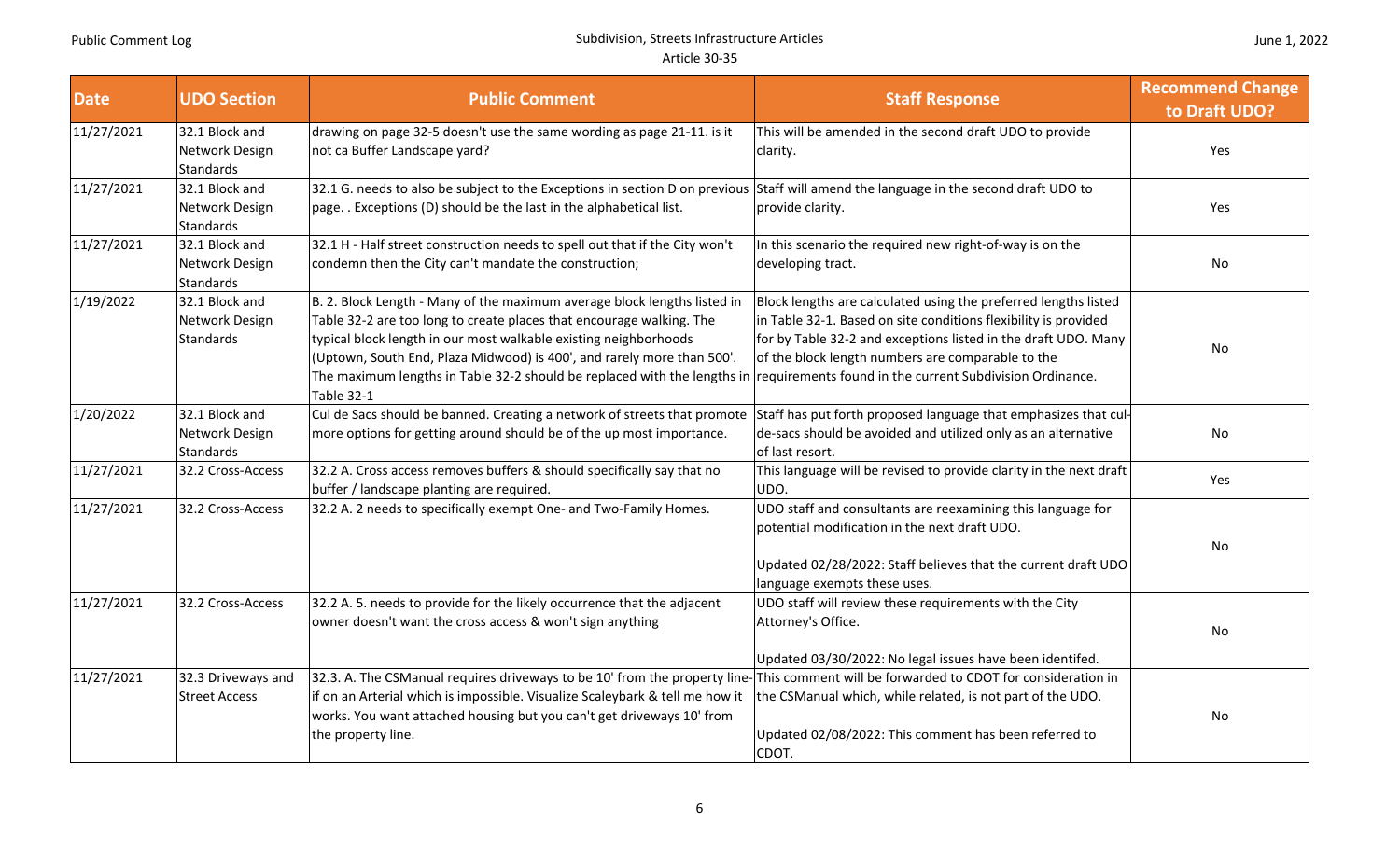| <b>Date</b> | <b>UDO Section</b>                         | <b>Public Comment</b>                                                                                                                                                                                                                                                                                                                                                                                                                                                                                                                                                                                                                                                                                                                                                                           | <b>Staff Response</b>                                                                                                                                                                                                                                                                                                                                                                                                                                                                             | <b>Recommend Change</b><br>to Draft UDO? |
|-------------|--------------------------------------------|-------------------------------------------------------------------------------------------------------------------------------------------------------------------------------------------------------------------------------------------------------------------------------------------------------------------------------------------------------------------------------------------------------------------------------------------------------------------------------------------------------------------------------------------------------------------------------------------------------------------------------------------------------------------------------------------------------------------------------------------------------------------------------------------------|---------------------------------------------------------------------------------------------------------------------------------------------------------------------------------------------------------------------------------------------------------------------------------------------------------------------------------------------------------------------------------------------------------------------------------------------------------------------------------------------------|------------------------------------------|
| 11/27/2021  | 32.3 Driveways and<br><b>Street Access</b> | Driveway permits need to be part of the Preliminary Plan approval. not a<br>different approval step                                                                                                                                                                                                                                                                                                                                                                                                                                                                                                                                                                                                                                                                                             | Driveway approval is part of the plan approval process. More<br>details are provided in the Charlotte Streets Manual.                                                                                                                                                                                                                                                                                                                                                                             | No                                       |
| 11/27/2021  | 32.3 Driveways and<br><b>Street Access</b> | 32.3 B. c. Because storm drainage inlets are on the property line (when<br>they run between lots) the wording needs to better define ' conflict with<br>or negatively impact'                                                                                                                                                                                                                                                                                                                                                                                                                                                                                                                                                                                                                   | Staff believes that other portions of the UDO address this,<br>including 32.2.B.1.c and 24.3.A.2.                                                                                                                                                                                                                                                                                                                                                                                                 | No                                       |
| 11/27/2021  | 32.3 Driveways and<br><b>Street Access</b> | 32.3 B.1. e. says 200' and 32.3 B 2 b says 150'. Which is it?. What if it's<br>160'?                                                                                                                                                                                                                                                                                                                                                                                                                                                                                                                                                                                                                                                                                                            | Staff will make driveway locations and access restriction<br>spacing consistent at 200'.                                                                                                                                                                                                                                                                                                                                                                                                          | Yes                                      |
| 1/19/2022   | 32.3 Driveways and<br><b>Street Access</b> | G. Cul-de-sacs and Dead-End Streets<br>2. This is too long - cul-de-sacs hurt walkability and have a very high per-<br>user construction and upkeep costs. When absolutely necessary, they<br>should be kept as short as possible. I suggest they should be kept to no<br>more than half the normal preferred street spacing.<br>3. I am a huge fan of this provision - having pedestrian and bike access is<br>vital even when vehicle connection is impractical.<br>3. c. This part is concerning - what constitutes a significant topographical<br>condition? For example, what about a creek? A pedestrian/bike bridge<br>should still be required in cases like that.<br>4. Excellent - honestly we would be better off banning dead ends and cul-<br>de-sacs city-wide in all place types | Cul-de-sacs offer a useful tool to help the city utilize some<br>pieces of land for development. Shortening these lengths<br>would potentially remove development opportunities.<br>As written, the proposed language states "unusual<br>topography exisits which prevents connection" Therein is the<br>standard - Topography preventing a connection. Further, the<br>example of a creek would be expressly covered as a "natural<br>barrier such as a waterway" thereby preventing connection. | No                                       |
| 1/19/2022   | 32.3 Driveways and<br><b>Street Access</b> | I. Traffic Calming -<br>Why not require traffic calming on most (if not all) streets, not just those<br>that exceed maximum block length? Drivers don't just speed on longer<br>streets.<br>believe there should be many more traffic calming requirements in this<br>document - currently most of our streets are very dangerous, and its<br>mainly due to drivers going too fast. Clearly speed limit signs alone aren't<br>working, and traffic calming is the only effective way to make cars stay<br>below the speed limit.                                                                                                                                                                                                                                                                | Many design elements are intended to support traffic calming<br>as the UDO is implemented. The block lengths and street<br>designs are intended, in part, to help with calming, due to<br>shorter blocks, more intersections, on-street parking where<br>appropriate, and street trees.                                                                                                                                                                                                           | No                                       |
| 1/19/2022   | 32.3 Driveways and<br><b>Street Access</b> | 32.3 B. 1. h. I support this - excess driveways create unnecessary<br>dangerous conflict points, especially for pedestrians and bikes                                                                                                                                                                                                                                                                                                                                                                                                                                                                                                                                                                                                                                                           | Thank you for this feedback.                                                                                                                                                                                                                                                                                                                                                                                                                                                                      | No                                       |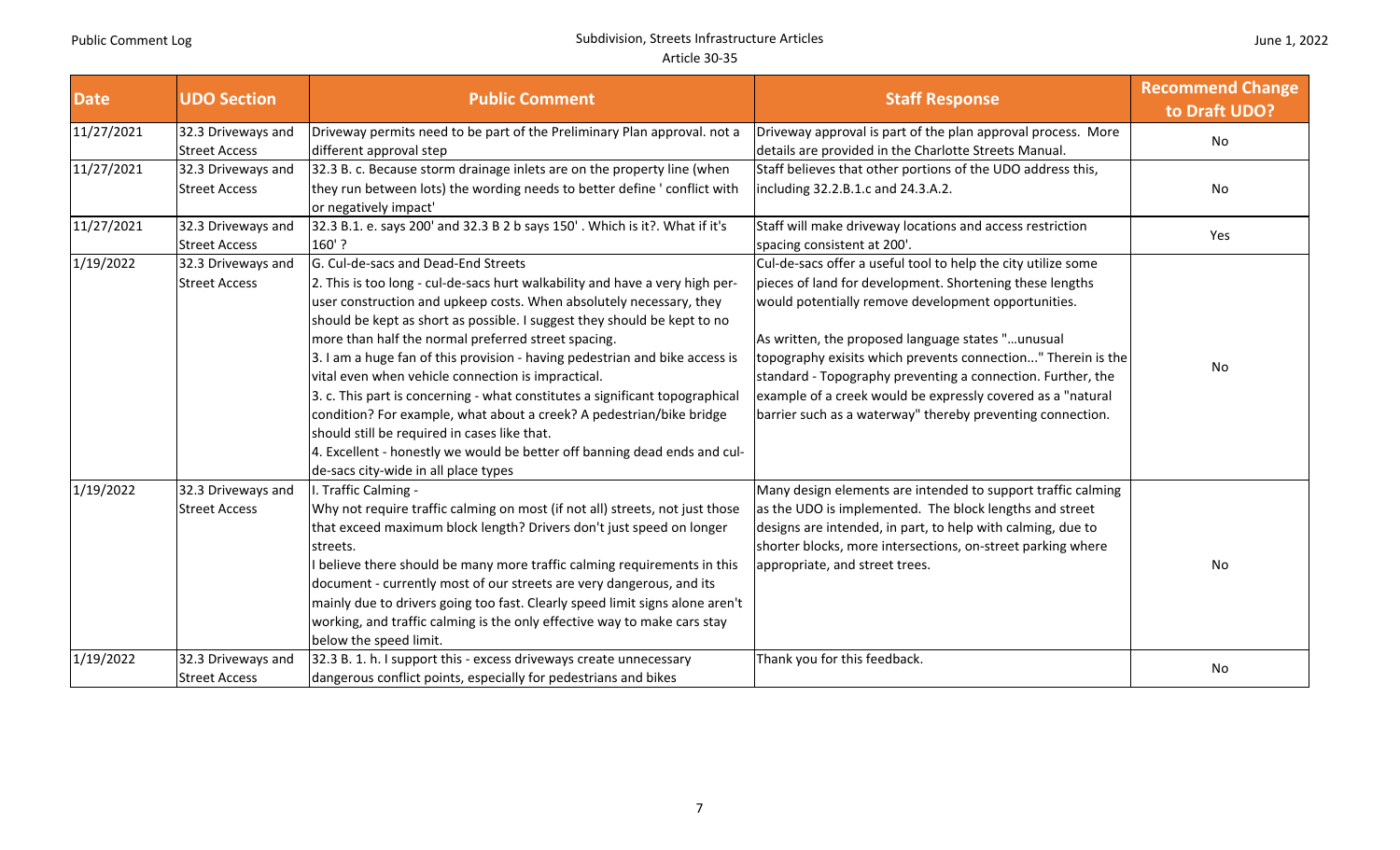| <b>Date</b> | <b>UDO Section</b>                                                                              | <b>Public Comment</b>                                                                                                                                                                                                                                       | <b>Staff Response</b>                                                                                                                                                                                                                                         | <b>Recommend Change</b><br>to Draft UDO? |
|-------------|-------------------------------------------------------------------------------------------------|-------------------------------------------------------------------------------------------------------------------------------------------------------------------------------------------------------------------------------------------------------------|---------------------------------------------------------------------------------------------------------------------------------------------------------------------------------------------------------------------------------------------------------------|------------------------------------------|
| 11/27/2021  | 33.5 Bus Stop and<br>Amenity<br>Requirements                                                    | 33.5 C.3 d. where are the MTC Transit Service Guidelines (not in the<br>supporting documents)                                                                                                                                                               | A link to the MTC page of the Charlotte Area Transit System<br>(CATS) website is available on the Supporting Documents page<br>of the UDO web site<br>(https://publicinput.com/cltudo_supportingdocuments). Work<br>on transit service guidelines is ongoing. | No                                       |
| 1/19/2022   | 32.3 Driveways and<br><b>Street Access</b>                                                      | 32.3 H. I support this - the less curb-cuts the better!                                                                                                                                                                                                     | Thank you for this feedback.                                                                                                                                                                                                                                  | No                                       |
| 11/27/2021  | 33.1 Transportation<br>Impact Study (TIS)                                                       | You call 33.1 a TIS but the Draft calls it CTR. which is in error?                                                                                                                                                                                          | CTR is correct. This will be clarified in the next UDO draft.                                                                                                                                                                                                 | Yes                                      |
| 11/27/2021  | 33.1 Transportation<br>Impact Study (TIS),<br>33.2 Transportation<br>Demand<br>Management (TDM) | 33.1B and 332.B use word Threshold but the CTR calls them Tiers. Be<br>consistent. Threshold is better are there are other items called tiers in the<br>UDO                                                                                                 | The UDO refers to thresholds. The CTR does apply a threshold,<br>with tiers to further differentiate the requirements (similar to<br>tiers of parking in the UDO).                                                                                            | No                                       |
| 11/27/2021  | 33.2 Transportation<br>Demand<br>Management (TDM)                                               | 33.2 E. 2. sets the limit for a Collector Road at 1 dua since ii and iii would<br>never be reached (given that the sentence structure says 'or') Collector<br>roads should not be that prevalent. Local streets lower vehicular speeds.                     | Staff believes the language, as written and currently<br>implemented, is sufficently flexible to identify collectors when<br>they are needed.                                                                                                                 | No                                       |
| 1/19/2022   | 33.2 Transportation<br>Demand<br>Management (TDM)                                               | 33.2 I support this requirement! The solution to traffic is not more car<br>infrastructure, but less cars.                                                                                                                                                  | Thank you for this feedback.                                                                                                                                                                                                                                  | No                                       |
| 11/27/2021  | 33.5 Bus Stop and<br>Amenity<br>Requirements                                                    | 33.5 B.1. e violates state law when it requires improvement of a Bus Stop<br>Amenity on the other side of the right-of-way                                                                                                                                  | UDO staff will review these requirements with the City<br>Attorney's Office.<br>Updated 03/30/2022: No legal issues have been identifed.                                                                                                                      | No                                       |
| 11/27/2021  | 33.5 Bus Stop and<br>Amenity<br>Requirements                                                    | 33.5 shifting the burden for an entire CATS system upgrade & expansion<br>to those who don't live here yet is awful. Why do transit riders pay fares?<br>Why do we pay property taxes?. If it's important than the riders &<br>citizenry should pay for it. | Thank you for this feedback. If you have specific<br>recommendations for revisions, we invite you to input them in<br>the comment portal.                                                                                                                     | No                                       |
| 11/27/2021  | 33.5 Bus Stop and<br>Amenity<br>Requirements                                                    | 33.5 C. 1. a. i. the MCT adopted Transit Service plans needs to be available  A link to the transit planning page of the Charlotte Area Transit<br>for review (it is NOT on the supporting document page)                                                   | System (CATS) website is available on the Supporting<br>Documents page of the UDO web site<br>(https://publicinput.com/cltudo_supportingdocuments). Work<br>on transit service plans is ongoing.                                                              | No                                       |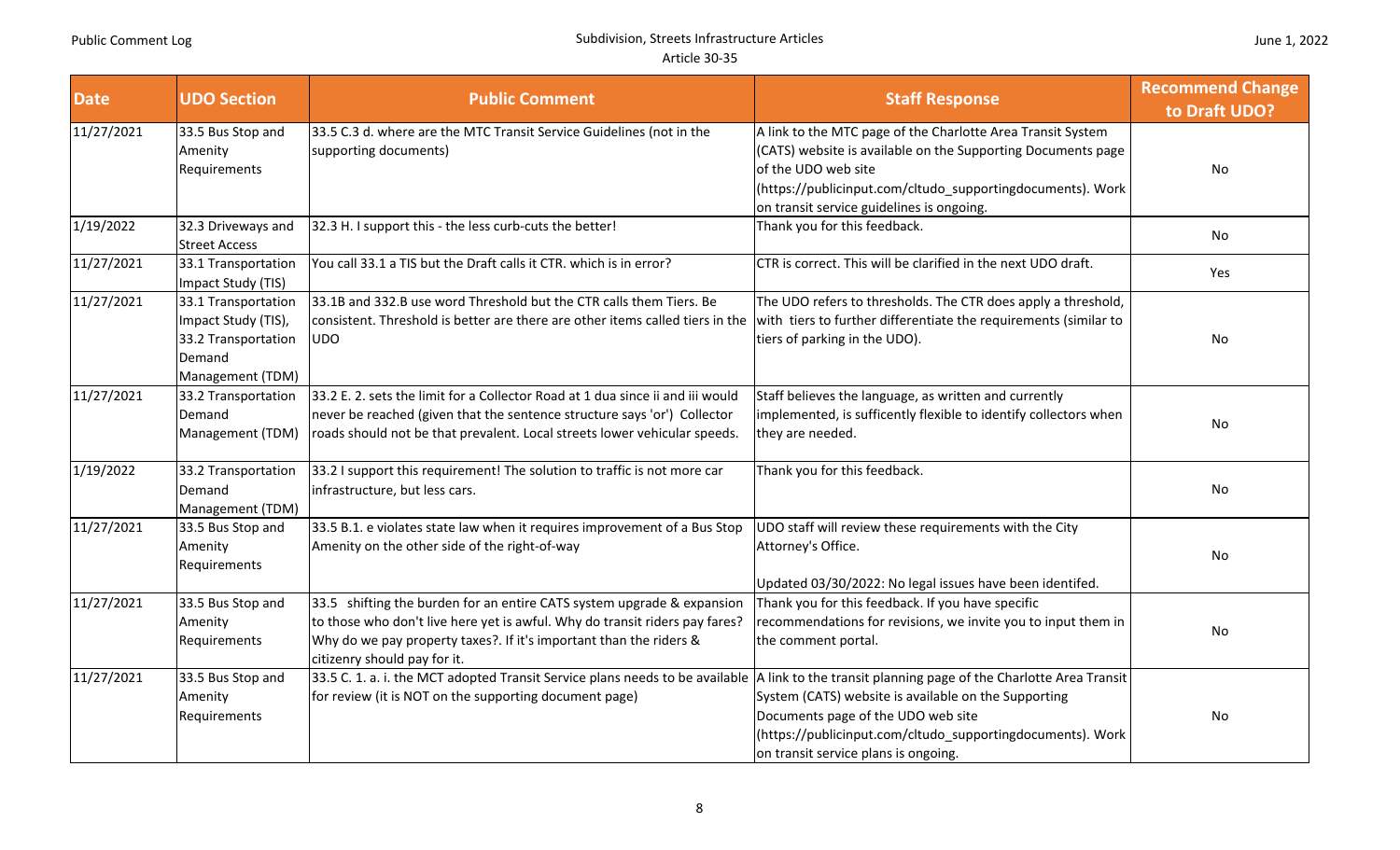| <b>Date</b> | <b>UDO Section</b>                           | <b>Public Comment</b>                                                                                                                                                                                                                                                                                                                                                        | <b>Staff Response</b>                                                                                                                                                                                                                                                                                                                                                                                                                                                                        | <b>Recommend Change</b><br>to Draft UDO? |
|-------------|----------------------------------------------|------------------------------------------------------------------------------------------------------------------------------------------------------------------------------------------------------------------------------------------------------------------------------------------------------------------------------------------------------------------------------|----------------------------------------------------------------------------------------------------------------------------------------------------------------------------------------------------------------------------------------------------------------------------------------------------------------------------------------------------------------------------------------------------------------------------------------------------------------------------------------------|------------------------------------------|
| 11/27/2021  | 33.5 Bus Stop and<br>Amenity<br>Requirements | 33.5 C. 11. a. ii. the threshold of 300 trips is a fraction of the # of trips it<br>would take to actually develop a new rider. 3000 trips is more<br>appropriate. similarly 33.5 C 2.b. i. - the requirement for 2 new bus stops<br>with 2500 traffic count is too much of a stretch. that few traffic count will<br>not generate the people to use that many bus shelters. | Staff will adjust the 300 and 2,500 trip thresholds to align with<br>Comprehensive Transportation Review guidelines.<br>Staff will also amend language regarding bus stops and<br>amenities to take into consideration adjacency of existing<br>stops and amenities in the vicinity of a site where the<br>requirement for a new stop and amenities has been triggered.                                                                                                                      | Yes                                      |
| 11/27/2021  | 33.5 Bus Stop and<br>Amenity<br>Requirements | 33.5.C. 2.c. the spacing of 1/4 mile (1320 ft) is too close. the traffic back<br>up with a bus stopping every quarter of a mile will be a disaster                                                                                                                                                                                                                           | Staff has examples of current bus stop spacing and works, as<br>appropriate, to take into consideration adjacency of existing<br>stops and amenities in the vicinity of a site where the<br>requirement for a new stop and amenities has been triggered.                                                                                                                                                                                                                                     | No.                                      |
| 11/27/2021  | 33.5 Bus Stop and<br>Amenity<br>Requirements | where are the CATS Bus Stop Special Details?                                                                                                                                                                                                                                                                                                                                 | Staff will also amend language regarding bus stops and<br>amenities to take into consideration adjacency of existing<br>stops and amenities in the vicinity of a site where the<br>requirement for a new stop and amenities has been triggered.<br>Updated 04/15/2022: With apologies, the previous update is<br>incorrect for this comment.<br>To clarify - The CATS Bus Stop Special Details are located at<br>https://charlottenc.gov/ld/CLDSM/Documents/Revised%20CA<br>TS%20Details.pdf | No                                       |
| 11/27/2021  | 33.5 Bus Stop and<br>Amenity<br>Requirements | Does NCDOT allow bus stops / stopping buses every 1/4 mile?                                                                                                                                                                                                                                                                                                                  | Staff has examples of current bus stop spacing on state roads<br>and works with NCDOT if amenities such as shelters are<br>required.                                                                                                                                                                                                                                                                                                                                                         | <b>No</b>                                |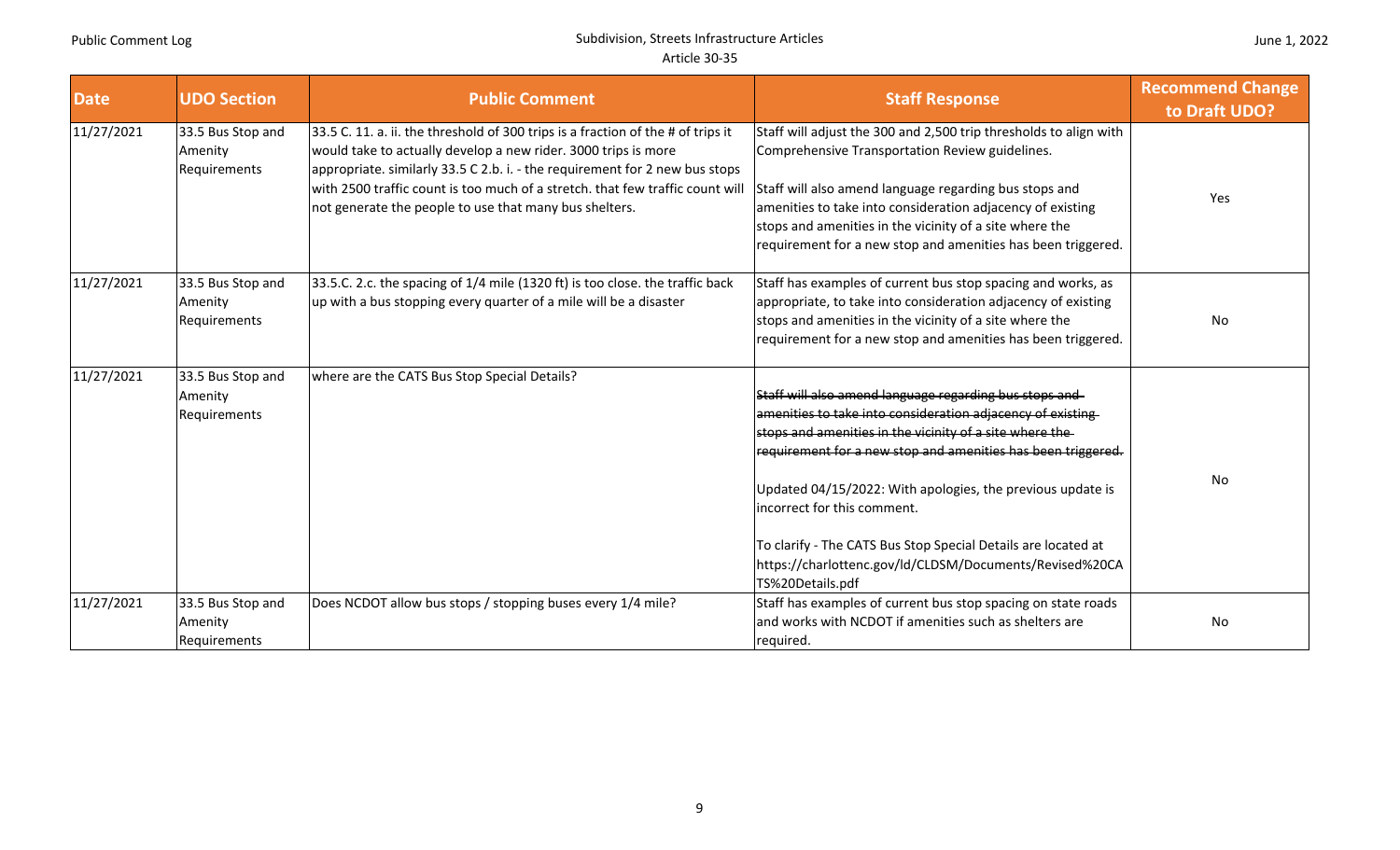| <b>Date</b> | <b>UDO Section</b>                                                                               | <b>Public Comment</b>                                                                                                                                                                                                                                                                                                              | <b>Staff Response</b>                                                                                                                                                                                                                                                                                                                                 | <b>Recommend Change</b><br>to Draft UDO? |
|-------------|--------------------------------------------------------------------------------------------------|------------------------------------------------------------------------------------------------------------------------------------------------------------------------------------------------------------------------------------------------------------------------------------------------------------------------------------|-------------------------------------------------------------------------------------------------------------------------------------------------------------------------------------------------------------------------------------------------------------------------------------------------------------------------------------------------------|------------------------------------------|
| 1/20/2022   | 33.5 Bus Stop and<br>Amenity<br>Requirements                                                     | Section 33.5 - overhead protection/bus shelters should be required for all<br>new bus stops constructed. Many bus stops are merely a sign next to the<br>sidewalk that offers no protection from the elements while waiting. This<br>would be a minimal added expense to developers but make a huge impact<br>on rider experience. | The proposed language in the draft UDO does not regulate the<br>design of bus stops and amenities required by development.<br>Those requirements are found within the CATS Bus Stop<br>Special Details. This comment will be forwarded to CATS for<br>their consideration.<br>Updated 02/08/2022: This comment has been referred to                   | No                                       |
| 1/21/2022   | 33.5 Bus Stop and<br>Amenity<br>Requirements; 33.8<br>Improvements to<br><b>Existing Streets</b> | Bus stops should be required to be updated to full covered structures with<br>seating.<br>New development should be required to install protected and separated<br>(raised concrete, not plastic bollards or paint) bike lanes to help build out<br>a better and safer bike network.                                               | CATS.<br>The proposed language in the draft UDO does not regulate the<br>design of bus stops and amenities required by development.<br>Those requirements are found within the CATS Bus Stop<br>Special Details. This comment will be forwarded to CATS for<br>their consideration.<br>Updated 02/08/2022: This comment has been referred to<br>CATS. | No                                       |
| 11/12/2021  | 33.6 Required New<br><b>Streets</b>                                                              | Residential Narrow is not in the Draft UDO, this is an important street type Staff disagrees. Residential Narrow street types have been<br>in small residential neighborhood.; 8' planting strips are too wide. This<br>increases the width of the ROW. This is another land taking.                                               | underutilized and misapplied when proposed for<br>development. Eight foot planting strips are the current<br>standard for residential Narrow street types - This has not<br>increased. There are also challenges in ensuring adequate<br>public service with this street type.                                                                        | No                                       |
| 11/27/2021  | 33.6 Required New<br><b>Streets</b>                                                              | 33.6 C. requiring reservation of all Arterials (FKA Minor thoroughfares) is a<br>serious property taking - especially for housing of any format. For every<br>mile or road it's a taking of an additional 4.36 acres- off the tax rolls and<br>not available for the density the 2040 Plan envisioned                              | UDO staff will review these requirements with the City<br>Attorney's Office.<br>Updated 03/30/2022: No legal issues have been identifed.                                                                                                                                                                                                              | No                                       |
| 11/27/2021  | 33.6 Required New<br><b>Streets</b>                                                              | 33.6 A- construction of a new road for a building permit is excessive. #2<br>needs to be deleted                                                                                                                                                                                                                                   | Updated 02/10/2022: The draft UDO includes proposed<br>modifications and adjustments to ensure requirements are<br>proportional. An example of this flexibility can be found in<br>Section 33.3. A key component of this requirement is a<br>proposed development site must be of the size that would<br>trigger the requirement for a street.        | No                                       |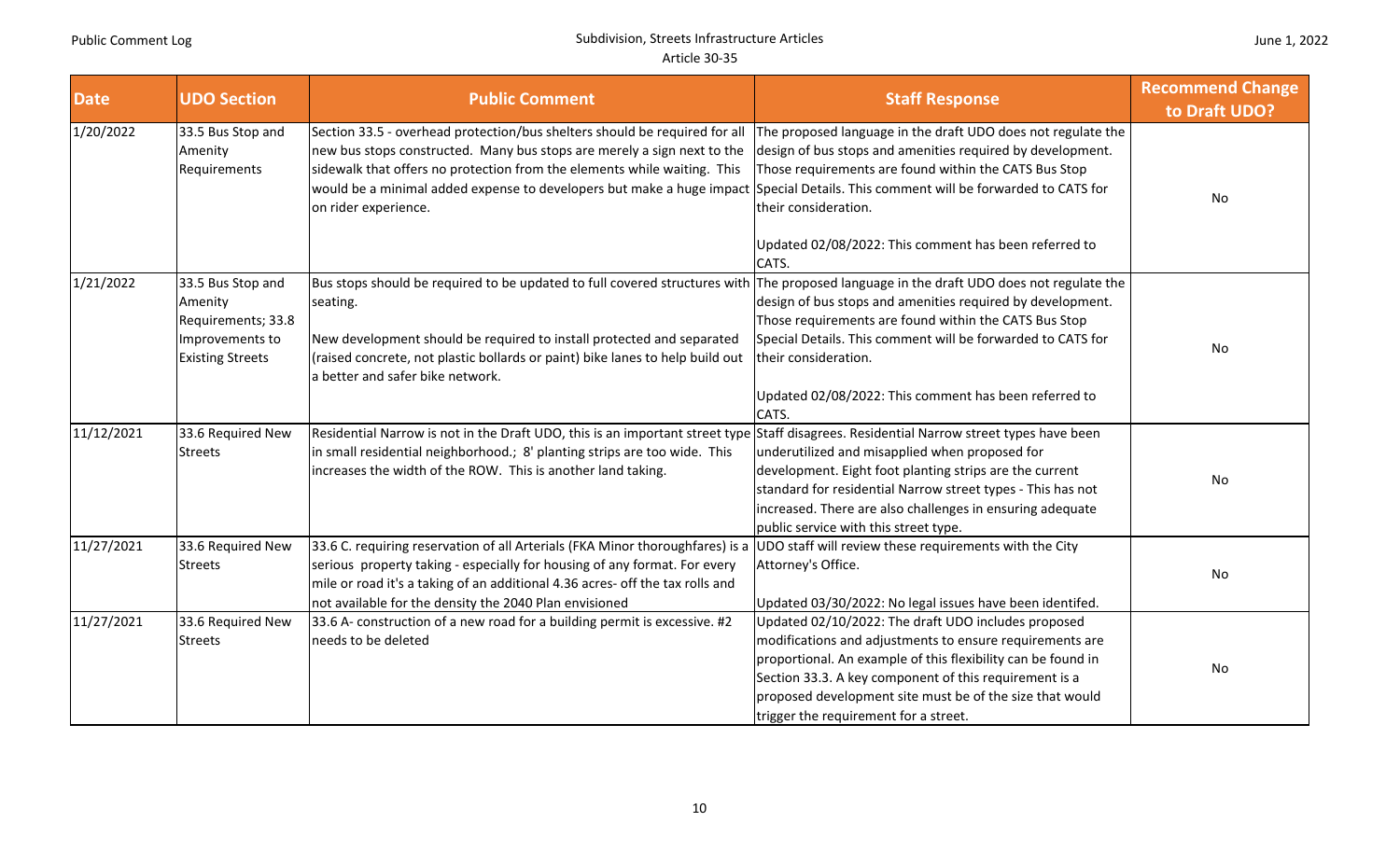| <b>Date</b> | <b>UDO Section</b>                               | <b>Public Comment</b>                                                                                                                                                                                                                                                                                                                     | <b>Staff Response</b>                                                                                                                                                                                                                                                                         | <b>Recommend Change</b><br>to Draft UDO? |
|-------------|--------------------------------------------------|-------------------------------------------------------------------------------------------------------------------------------------------------------------------------------------------------------------------------------------------------------------------------------------------------------------------------------------------|-----------------------------------------------------------------------------------------------------------------------------------------------------------------------------------------------------------------------------------------------------------------------------------------------|------------------------------------------|
| 11/27/2021  | 33.7 Required Off-<br><b>Street Public Paths</b> | 33.7 E. where is the detail for the width & construction standards for<br>these off street paths. Item 4 leaves it open ended & it should not be.<br>What are the accommodations needed for the extra tree clearing.                                                                                                                      | Article 34 describes the design requirements for these<br>connections. The intent of item 4 is to ensure the necessary<br>flexibility for development to potentially pair other access<br>requirements with this. Paths can meander to avoid signficant<br>stands of trees or heritage trees. | No                                       |
| 10/27/2021  | 33.8 Improvements<br>to Existing Streets         | 33.8(B)(2)(b)(iv): This is a significant disincentive to adding outdoor dining<br>to historic buildings.                                                                                                                                                                                                                                  | Updated 02/17/2022: Staff believes the proposed language in<br>the draft UDO ensures appropriate infrastructure depending<br>on scale and context for changes including for outdoor dining.                                                                                                   | No                                       |
| 11/27/2021  | 33.8 Improvements<br>to Existing Streets         | 33.8 A. 1. The CTR can not require offsite improvement. it can not require<br>road improvements for a NST plat. It should not require improvements on part of the CTR process.<br>roads in the ETJ                                                                                                                                        | This comment will be forwarded to CDOT for consideration as<br>Updated 02/08/2022: This comment has been referred to<br>CDOT.                                                                                                                                                                 | No                                       |
| 11/27/2021  | 33.8 Improvements<br>to Existing Streets         | 33.8A.1.e will dissuade people from doing reuse of existing (sometimes<br>abandoned) big box centers. why make it harder when we want the<br>services in these older neighborhoods?                                                                                                                                                       | Changes of use within a use category, for example from<br>commercial retail (big box) to another commercial retail<br>(neighborhood services), would not trigger these<br>improvements in most cases.                                                                                         | No                                       |
| 11/27/2021  | 33.8 Improvements<br>to Existing Streets         | 33.8A.2. Exemptions- makes no sense. is it the addition of 25% new BUA,<br>or the toal site has >25% BUA. Please re-write                                                                                                                                                                                                                 | Per Sec. 33.8.A.2.a it is the cumulative built upon area of less<br>than 25% for the total area of the parcel.                                                                                                                                                                                | No                                       |
| 11/27/2021  | 33.8 Improvements<br>to Existing Streets         | 33.8 B 2.c. NCDOT has lots of complaints about the odd extra lane being<br>used for tractor traielr parking. #c should be rewritten to NOT require the<br>lane in NCDOT roads unless requested by NCDOT                                                                                                                                   | Staff will review this comment with NCDOT to determine<br>whether changes are recommended.<br>Updated 02/28/2022: The UDO draft includes language<br>requiring coordination with NCDOT on NCDOT roadways.                                                                                     | No                                       |
| 11/27/2021  | 33.8 Improvements<br>to Existing Streets         | 33.8. 3 (relocation) is way too much of an overreach. Add to your home<br>and you move the curb & storm drainage. WOW. Take a building upfit<br>permit on an old commercial center & move the curb & piping which<br>causes the loss of a row of parking spots, that's awful. this whole section<br>needs to be revisited and toned down. | Staff feels the proposed language is appropriate and the<br>improvements mentioned would not trigger the requirement<br>to move the curb. Single family homes are expressly exempt<br>and a commercial upfit would not trigger the requirements.                                              | No                                       |
| 11/27/2021  | 33.8 Improvements<br>to Existing Streets         | why on 33-8-A 1 do i have to move the ditch line back with associated<br>piping & Curb (on NCDOT street) but if its existing (Section 33-8 3.3 ii A<br>(page 33-10)                                                                                                                                                                       | Updated 02/28/2022: The UDO draft includes language<br>requiring coordination with NCDOT on NCDOT roadways.                                                                                                                                                                                   | No                                       |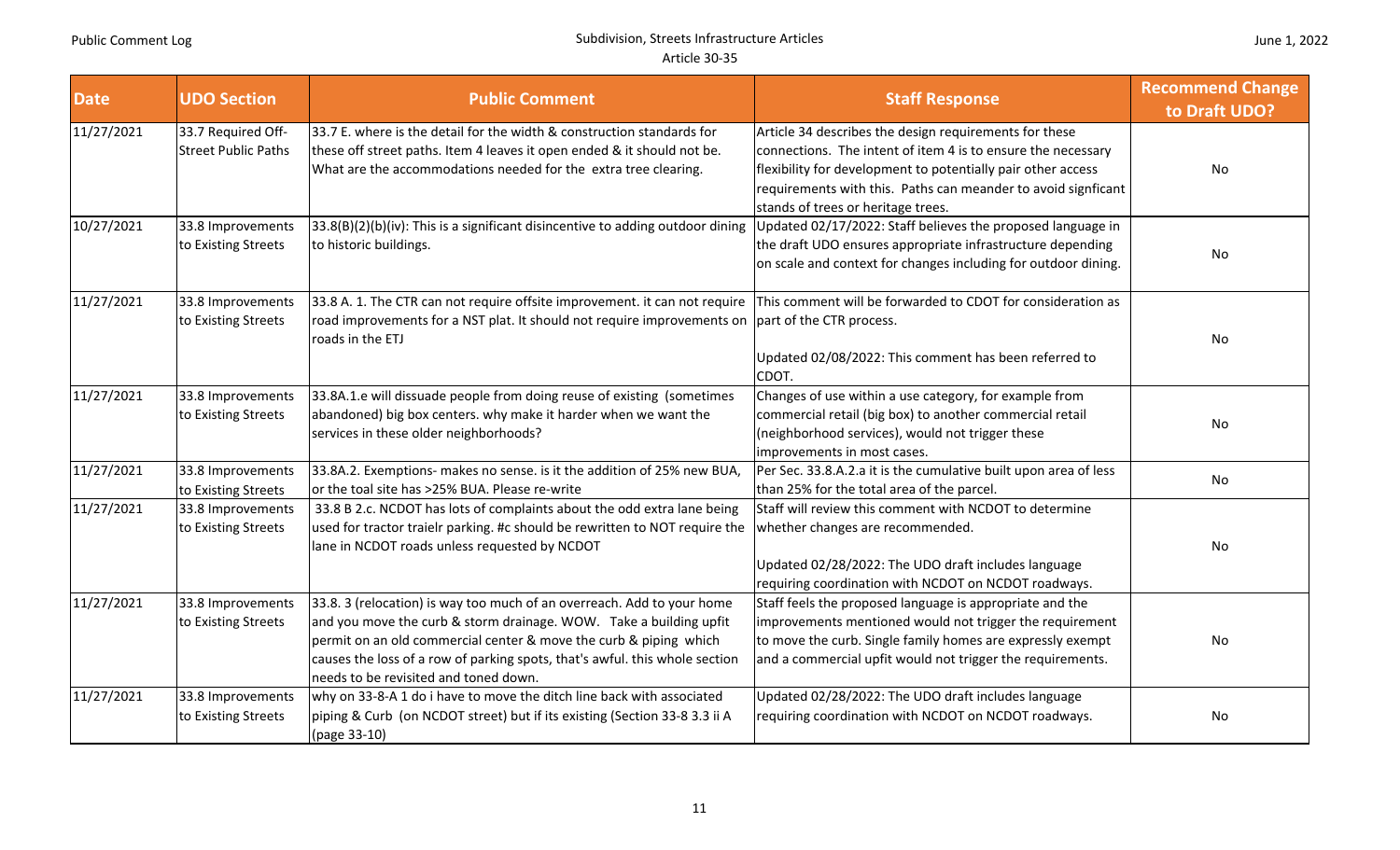| <b>Date</b> | <b>UDO Section</b>                            | <b>Public Comment</b>                                                                                                                                                                                                                                                              | <b>Staff Response</b>                                                                                                                                                                                                                                     | <b>Recommend Change</b><br>to Draft UDO? |
|-------------|-----------------------------------------------|------------------------------------------------------------------------------------------------------------------------------------------------------------------------------------------------------------------------------------------------------------------------------------|-----------------------------------------------------------------------------------------------------------------------------------------------------------------------------------------------------------------------------------------------------------|------------------------------------------|
| 1/19/2022   | 33.8 Improvements<br>to Existing Streets      | 33.8 B. 2. I support these provisions - sidewalks and shared-use paths are<br>very important and should be updated to standard whenever possible                                                                                                                                   | Thank you for this feedback.                                                                                                                                                                                                                              | No.                                      |
| 1/19/2022   | 33.8 Improvements<br>to Existing Streets      | 33.8 B. 4. Shared-use paths or sidewalks should always be required, even<br>when space is constrained. If the space is constrained, they should use all<br>the space available. Pedestrians and cyclists still have to travel there<br>whether a paved surface is provided or not. | Thank you for this feedback.                                                                                                                                                                                                                              | No                                       |
| 11/27/2021  | 33.9 Existing<br>Unimproved Rights-<br>of-Way | section 3 on page 33-9 conflicts with section 39.3 non-conforming<br>structures                                                                                                                                                                                                    | Staff does not understand this comment. Please provide<br>additional information.                                                                                                                                                                         | No                                       |
| 11/27/2021  | 33.9 Existing<br>Unimproved Rights-<br>of-Way | bottom of page 33-10 - is the city really going to prohibit on-street parking<br>on collector & local roads? How                                                                                                                                                                   | This language will be revised to provide clarity in the next draft<br>UDO. However, in some cases the city may prohibit on-street<br>parking when the street width is inadequate.                                                                         | Yes                                      |
| 11/27/2021  | 33.9 Existing<br>Unimproved Rights-<br>of-Way | item B. 1 on page 33-11 needs a drawing to make this section clear.                                                                                                                                                                                                                | Please provide additional information on which aspect of Sec.<br>33.B.1 would benefit most from an illustration.                                                                                                                                          | No                                       |
| 11/27/2021  | 33.9 Existing<br>Unimproved Rights-<br>of-Way | page 33-14 item 1.d. 'documented and confirmed' site constraints? how?<br>and why only transmission structures? what about electrical distribution<br>structures?? what about other Utility constraints? Why only power?                                                           | The "documented and confirmed" language will be revised to<br>provide clarity in the next draft UDO.<br>Staff believes the scale and scope of high voltage transmission<br>structures are significant enough to prevent relocation of curb<br>and gutter. | Yes                                      |
| 11/27/2021  | 33.9 Existing<br>Unimproved Rights-<br>of-Way | there is not enough nexus for the building of a bank to require the entire<br>private road network of the larger Activity Center to be #2 page 33-12<br>rebuilt. Limit the improvements to onsite & proportional                                                                   | This issue is addressed by the transportation adjustments<br>language of Sec. 33.3 of the draft UDO.                                                                                                                                                      | <b>No</b>                                |
| 11/27/2021  | 33.9 Existing<br>Unimproved Rights-<br>of-Way | table 33-3 in areas <10' >8' are trees not allowed in the 'remaining<br>space'?                                                                                                                                                                                                    | The remaining space in this scenario is not adequate room for<br>tree planting.                                                                                                                                                                           | No                                       |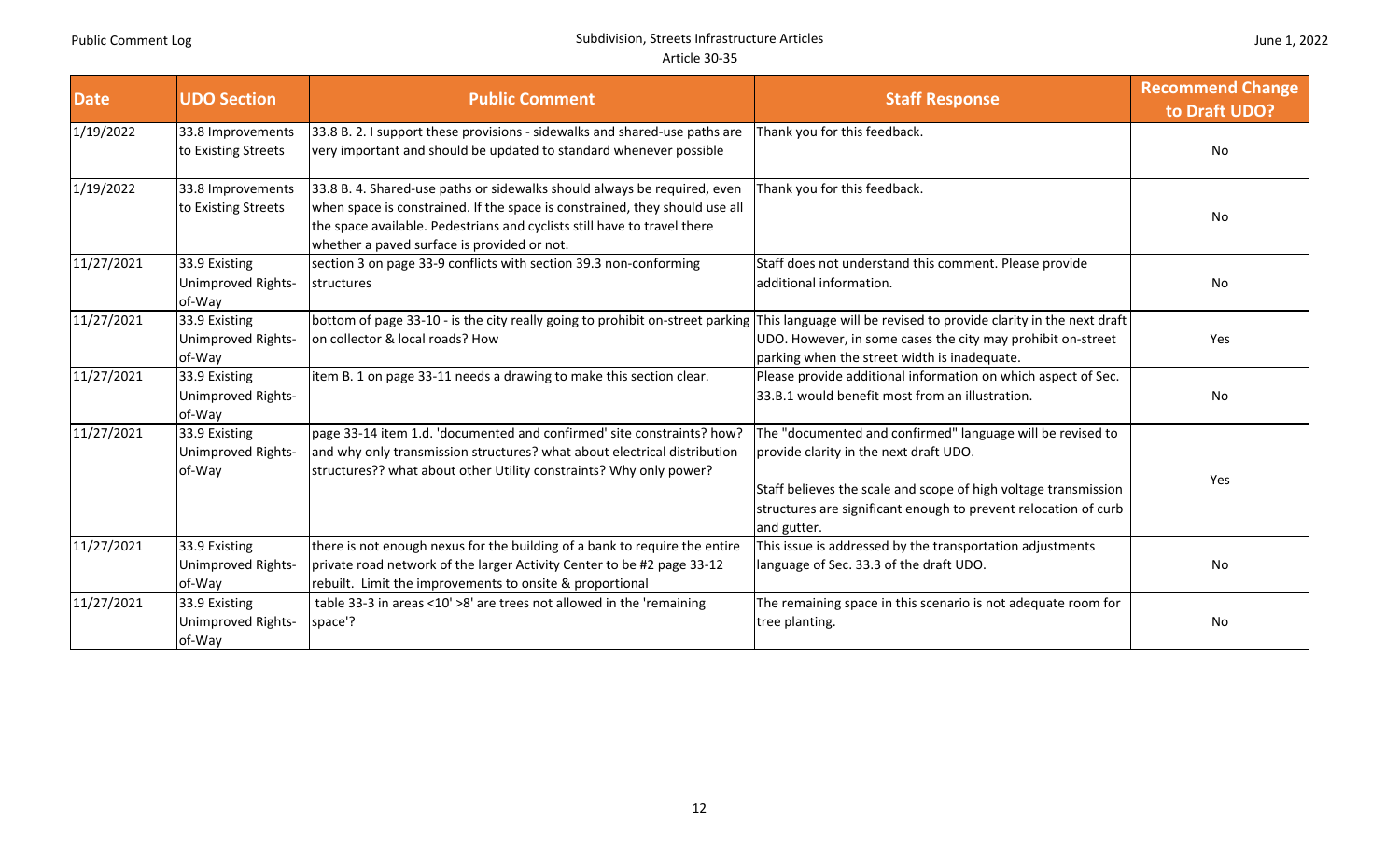| <b>Date</b> | <b>UDO Section</b>                            | <b>Public Comment</b>                                                                                                                                                                                                                                                                                                                                                                                                                                                              | <b>Staff Response</b>                                                                                                                                                                                                                         | <b>Recommend Change</b><br>to Draft UDO? |
|-------------|-----------------------------------------------|------------------------------------------------------------------------------------------------------------------------------------------------------------------------------------------------------------------------------------------------------------------------------------------------------------------------------------------------------------------------------------------------------------------------------------------------------------------------------------|-----------------------------------------------------------------------------------------------------------------------------------------------------------------------------------------------------------------------------------------------|------------------------------------------|
| 11/27/2021  | 33.9 Existing<br>Unimproved Rights-<br>of-Way | page 33-14 item c above table 33-4. Why would there ever be an<br>improvement required for an Existing Building.; items d and e below<br>table 33-4 highlight how you can write a sentence acknowledging 3+<br>conflicting goals but not solve the problem. Yove made us build a sea of<br>impervious pavement, but you know the trees have to be planted. And<br>you've ignored you killed other trees when the additional impervious<br>requires an increased storm water basin. | Updated 02/17/2022: Staff believes the proposed language in<br>the draft UDO provides needed guidance on constrained space<br>conditions.                                                                                                     | No.                                      |
| 10/27/2021  | 34.3 Street Design                            | Table 34-4: wider sidewalks are not always better, particularly when<br>combined with curb and gutters, 11' drive lanes, setbacks, amenity zones,<br>etc.                                                                                                                                                                                                                                                                                                                          | Staff believes the sidewalk widths are appropriate for the<br>designated contexts indicated in the table.                                                                                                                                     | No                                       |
| 11/27/2021  | 34.3 Street Design                            | 34.3 A days dimensions but the table has no dimensions                                                                                                                                                                                                                                                                                                                                                                                                                             | This language explains the table provides a reference point for<br>the dimensions, not the actual dimensions.                                                                                                                                 | No                                       |
| 11/27/2021  | 34.3 Street Design                            | table 34-2 why is Collector road omitted?                                                                                                                                                                                                                                                                                                                                                                                                                                          | This table refers to local street types.                                                                                                                                                                                                      | No                                       |
| 11/27/2021  | 34.3 Street Design                            | table 34-3 the 8' amenity zone needs to be centered in the row if it applies This change will be implemented.<br>to a// street classifications                                                                                                                                                                                                                                                                                                                                     |                                                                                                                                                                                                                                               | Yes                                      |
| 11/27/2021  | 34.3 Street Design                            | note #4 & % below table 34-3 conflicts with page 29-9 (trees 10' from<br>utilities). Either or both need additional clarity                                                                                                                                                                                                                                                                                                                                                        | It appears this comment references note #5 and staff will<br>reexamine this language for potential modification in the next<br>draft UDO.<br>Updated 03/30/2022: Staff will amend the language in the<br>second draft UDO to provide clarity. | Yes                                      |
| 11/27/2021  | 34.3 Street Design                            | page 34-4 references a Transit Trail Plan. Where is it? not on supporting<br>document page                                                                                                                                                                                                                                                                                                                                                                                         | No transit trail plans currently exist.                                                                                                                                                                                                       | No                                       |
| 11/27/2021  | Paths                                         | 34.4 Off-Street Public 34.4 B & C. it is assumed the connection is a property width not the<br>pavement width. Provide clarity                                                                                                                                                                                                                                                                                                                                                     | Staff does not understand this comment. Please provide<br>additional information.                                                                                                                                                             | No                                       |
| 1/19/2022   | Paths                                         | 34.4 Off-Street Public 34.4 B. I support the 10' path width requirement, that is a good minimum<br>width to allow for pedestrians and bikes to share the space.                                                                                                                                                                                                                                                                                                                    | Thank you for this feedback.                                                                                                                                                                                                                  | No.                                      |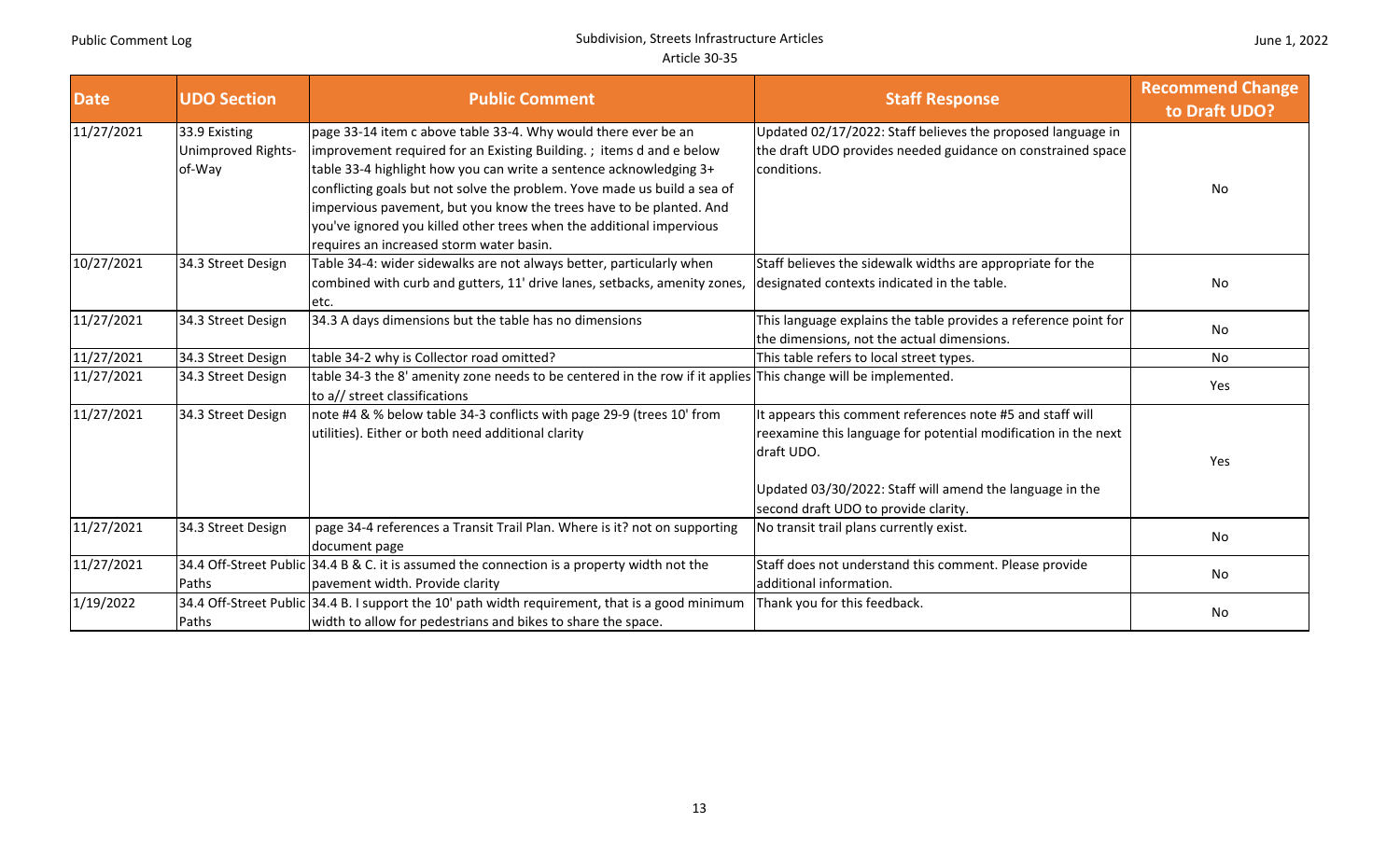| <b>Date</b> | <b>UDO Section</b> | <b>Public Comment</b>                                                                                                                                                                                                                                                                                   | <b>Staff Response</b>                                                                                                                                                                                                                                                                                                                                                                                                                                                                                                                                                                                                                                                           | <b>Recommend Change</b><br>to Draft UDO? |
|-------------|--------------------|---------------------------------------------------------------------------------------------------------------------------------------------------------------------------------------------------------------------------------------------------------------------------------------------------------|---------------------------------------------------------------------------------------------------------------------------------------------------------------------------------------------------------------------------------------------------------------------------------------------------------------------------------------------------------------------------------------------------------------------------------------------------------------------------------------------------------------------------------------------------------------------------------------------------------------------------------------------------------------------------------|------------------------------------------|
| 1/20/2022   | Paths              | 34.4 Off-Street Public 34.4 C. The 5' or 4' area abutting the path should be less restricted. Under<br>the current language, things like planters, flower beds, small trees, and<br>benches could be considered "obstacles" but should be allowed to make<br>space more appealing than just empty grass | Updated 02/17/2022: This language will be revised to provide<br>clarity in the next draft UDO for how such items and the space<br>abutting the path are treated.<br>Updated 03/11/2022: This language will be modified to allow<br>some of the highlighted uses within the area abutting the<br>path.<br>Updated 03/30/2022: The updated draft language will ensure<br>that the width of the path is safe and context-appropriate, but<br>with fewer restrictions to items that can be close to the edge<br>of the path for comfort, such as benches and trees.                                                                                                                 | Yes                                      |
| 11/27/2021  | 34.5 Cross-Access  | 34.C 1.a. Are trees considered obstacles when adjacent to a ped/bike<br>connection? If so that is an extra acre of grading every 8/10's of an acres.<br>What is the value in that extra 10' of clearing?                                                                                                | UDO staff and consultants are reexamining this language for<br>potential modification in the next draft UDO.<br>Updated 02/17/2022: This language will be revised to provide<br>clarity in the next draft UDO for how such items and the space<br>abutting the path are treated.<br>Updated 03/11/2022: This language will be modified to allow<br>some of the highlighted uses within the area abutting the<br>path.<br>Updated 03/30/2022: The updated draft language will ensure<br>that the width of the path is safe and context-appropriate, but<br>with fewer restrictions to items that can be close to the edge<br>of the path for comfort, such as benches and trees. | Yes                                      |
| 11/27/2021  | 35.1 Drainage      | 35.1 storm drainage is not always 'installed'. maybe 'constructed' is a<br>better word.                                                                                                                                                                                                                 | This language will be revised to provide clarity in the next draft<br>UDO.                                                                                                                                                                                                                                                                                                                                                                                                                                                                                                                                                                                                      | Yes                                      |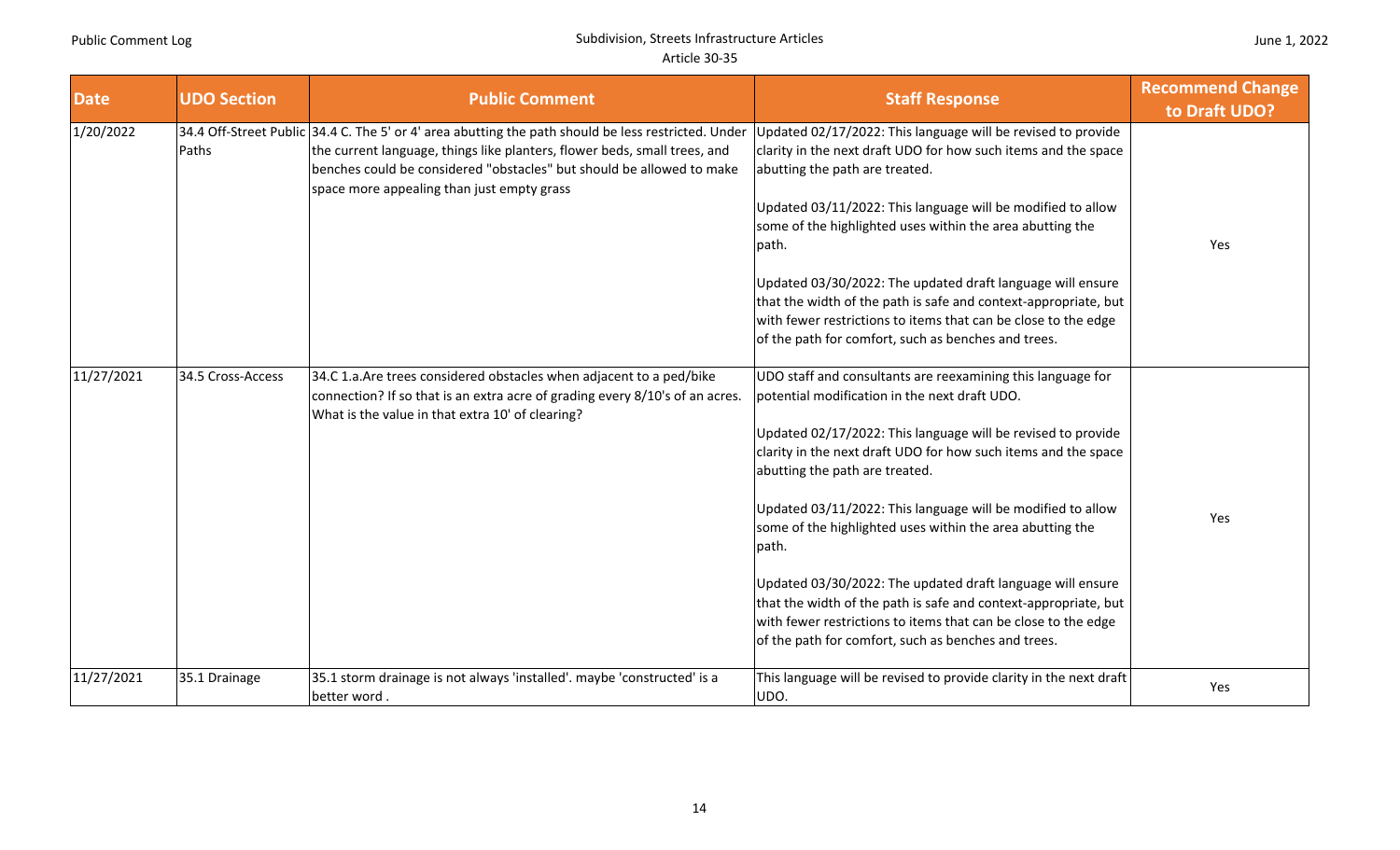| <b>Date</b> | <b>UDO Section</b>                             | <b>Public Comment</b>                                                                                                                                                                                                                                                                                                                                                                                                                                                                                                                                                                                                                                                                                                                                                                                                                                                                                                                                                                                                                                                                       | <b>Staff Response</b>                                                                                                                                                                                                   | <b>Recommend Change</b><br>to Draft UDO? |
|-------------|------------------------------------------------|---------------------------------------------------------------------------------------------------------------------------------------------------------------------------------------------------------------------------------------------------------------------------------------------------------------------------------------------------------------------------------------------------------------------------------------------------------------------------------------------------------------------------------------------------------------------------------------------------------------------------------------------------------------------------------------------------------------------------------------------------------------------------------------------------------------------------------------------------------------------------------------------------------------------------------------------------------------------------------------------------------------------------------------------------------------------------------------------|-------------------------------------------------------------------------------------------------------------------------------------------------------------------------------------------------------------------------|------------------------------------------|
| 12/29/2021  | 35.2 Water Supply;<br>35.3 Wastewater<br>Sewer | (Part 1 of 2) Hello, my name is James Kissmer. My family operates a<br>business focused on development of infill lots, typically small lots that<br>once had a house on them. I noticed the current proposed UDO does not<br>speak to Water and Sewer development fees. I'd like to recommend they<br>be included, as these fees, though available to be found on the Charlotte<br>Water site, could use to be more transparent and hosted in the primary<br>UDO document.<br>I'd also like to recommend these fees be adjusted to a sliding scale based<br>on square footage of the dwelling. My understanding is that a major goal<br>of the UDO is to address the rapidly developing housing crisis in our city. A<br>standard connection/development fee of \$11,617 (currently) is simply too<br>high to spur the development of small, affordable houses (<1,000 sqft),<br>and too low to account for the disproportionate water and sewer usage of<br>large, unaffordable houses (>3,000sqft), the development of which surely<br>will not alleviate the crisis we find our city in. | Development fees are not addressed in the draft UDO.<br>However, these comments have been forwarded to Charlotte<br>Water for consideration.<br>Updated 02/08/2022: This comment has been referred to<br><b>CLTWTR.</b> | No                                       |
| 12/29/2021  | 35.2 Water Supply;<br>35.3 Wastewater<br>Sewer | (Part 2 of 2) My family's business is not adversely affected by the current<br>development fees from an economic perspective, but rather from a moral<br>perspective. There are dozens of lots in dozens of historically<br>discriminated-against neighborhoods that could have small, affordable<br>houses built on them. But instead they sit vacant, overgrown, because no<br>850sqft house is economically feasible, and no 3,500sqft house will fit on<br>a 50x150 lot. Please consider a reduced fee, even a waived fee, for smaller<br>houses, and please consider an increased fee for large houses that<br>continue to make Charlotte unaffordable for the low and middle-class.<br>All the best,<br><b>James</b>                                                                                                                                                                                                                                                                                                                                                                  | Development fees are not addressed in the draft UDO.<br>However, these comments have been forwarded to Charlotte<br>Water for consideration.<br>Updated 02/08/2022: This comment has been referred to<br><b>CLTWTR.</b> | No                                       |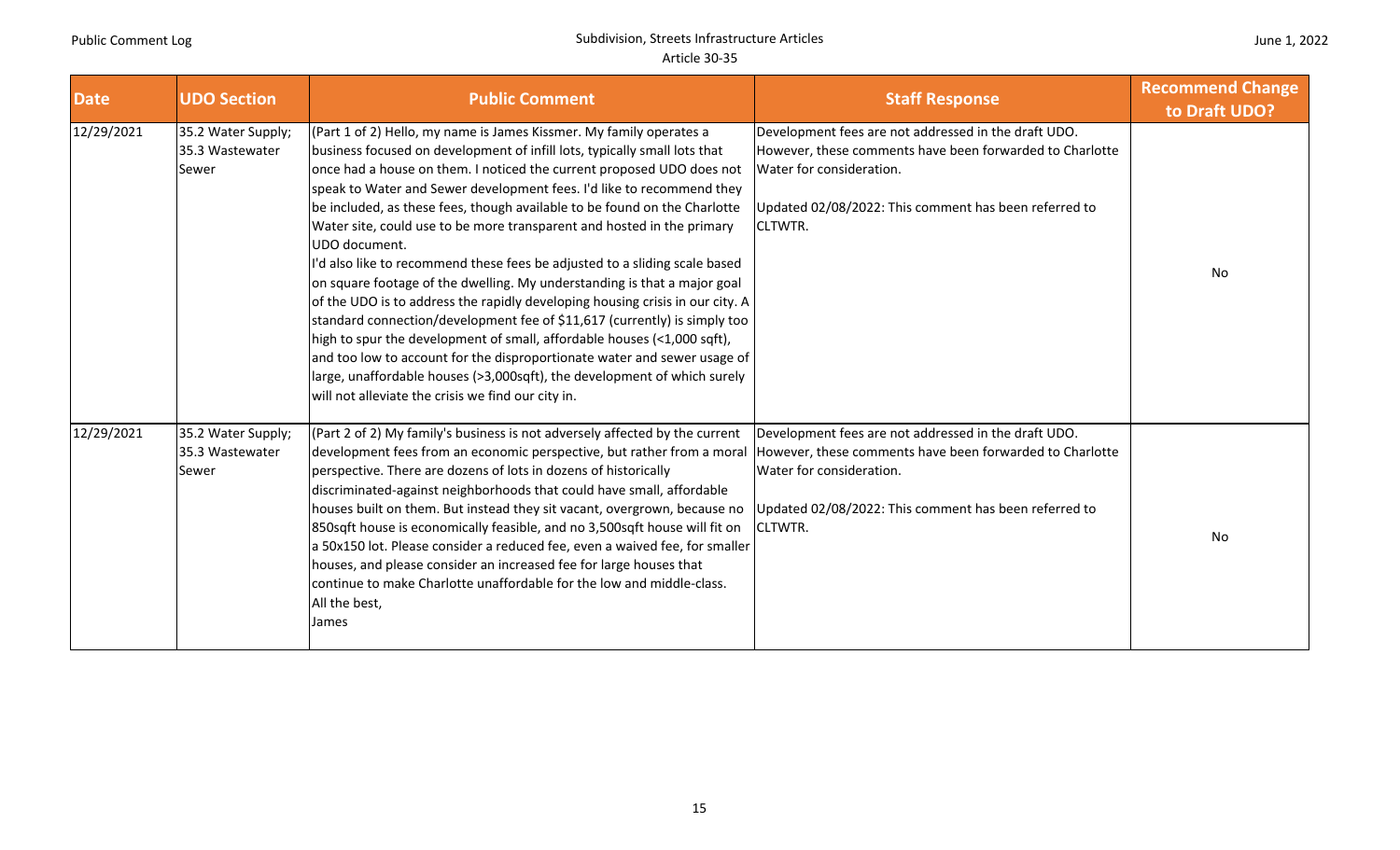| <b>Date</b> | <b>UDO Section</b>                                                                                                            | <b>Public Comment</b>                                                                                                                                                                                                                                                                                                                                                                                                                                                                                              | <b>Staff Response</b>                                                                                                                                                                                                        | <b>Recommend Change</b><br>to Draft UDO? |
|-------------|-------------------------------------------------------------------------------------------------------------------------------|--------------------------------------------------------------------------------------------------------------------------------------------------------------------------------------------------------------------------------------------------------------------------------------------------------------------------------------------------------------------------------------------------------------------------------------------------------------------------------------------------------------------|------------------------------------------------------------------------------------------------------------------------------------------------------------------------------------------------------------------------------|------------------------------------------|
| 2/2/2022    | 33.6 Required New<br>Streets; 33.7<br>Required Off-Street<br>Public Paths; 33.8<br>Improvements to<br><b>Existing Streets</b> | Maybe I missed it or it's covered in a different part of the UDO, but there's Article 33 includes the requirements for new streets or<br>nothing about requiring bike lanes in these sections (33.6, 33.7, and 33.8)<br>and it seems like it should be. Maybe this is something covered by the<br>Charlotte Streets Map and not the UDO, but maybe a reference to that<br>would be helpful for those reading through.<br>I would like to see something akin to what Raleigh has implemented with<br>this ordinance | improvements to existing streets. Article 34 specifies design<br>requirements and references the Streets Map for Arterial cross-<br>sections, which include the bicycle facilities.                                          | No                                       |
|             |                                                                                                                               | (https://cityofraleigh0drupal.blob.core.usgovcloudapi.net/drupal-<br>prod/COR22/TC-03-21-ORD.pdf).                                                                                                                                                                                                                                                                                                                                                                                                                 |                                                                                                                                                                                                                              |                                          |
| 2/2/2022    | 34.2 Charlotte<br>Streets Map; 34.3<br><b>Street Design</b>                                                                   | Maybe I missed it or it's covered in a different part of the UDO, but there's See above for response to first portion of the comment. In<br>nothing about requiring bike lanes in this article and it seems like it should response to the final portion of the comment: The Streets<br>be either here or in article 33. Maybe this is something covered by the<br>Charlotte Streets Map and not the UDO, but maybe a reference to that<br>would be helpful for those reading through.                             | Map incorporates several types of bicycle facilities, including<br>separated facilities where street and land use context supports<br>them. Where recommended, a standard (5') bike lane is<br>exclusive of (2') gutter pan. |                                          |
|             |                                                                                                                               | I would like to see something akin to what Raleigh has implemented with<br>this ordinance<br>(https://cityofraleigh0drupal.blob.core.usgovcloudapi.net/drupal-<br>prod/COR22/TC-03-21-ORD.pdf).                                                                                                                                                                                                                                                                                                                    |                                                                                                                                                                                                                              | No                                       |
|             |                                                                                                                               | Separated infrastructure is preferred. A bike gutter will not encourage<br>many people to start to use bikes for transportation.                                                                                                                                                                                                                                                                                                                                                                                   |                                                                                                                                                                                                                              |                                          |
| 3/11/2022   | 33.7 Required Off-<br><b>Street Public Paths</b>                                                                              | Article 33.7 and Article 34.4 appear to be duplicates, but they could be<br>perceived as 2 separate and distinct requirements. Please remove one<br>Article if you mean ONE connection                                                                                                                                                                                                                                                                                                                             | Section 33.7 includes information about the REQUIREMENT for<br>the paths, while Section 34.4 describes the DESIGN<br>STANDARDS for the paths.                                                                                | No                                       |
| 3/11/2022   | 32.1 Block and<br>Network Design<br><b>Standards</b>                                                                          | Article 32 has applicability for all 'land development projects' but that<br>term is not defined. Land Development implies Horizontal improvements<br>but it is not clear given the hodge-podge of applicability in the draft UDO.                                                                                                                                                                                                                                                                                 | Staff will amend the language in the second draft UDO to<br>provide clarity.                                                                                                                                                 | Yes                                      |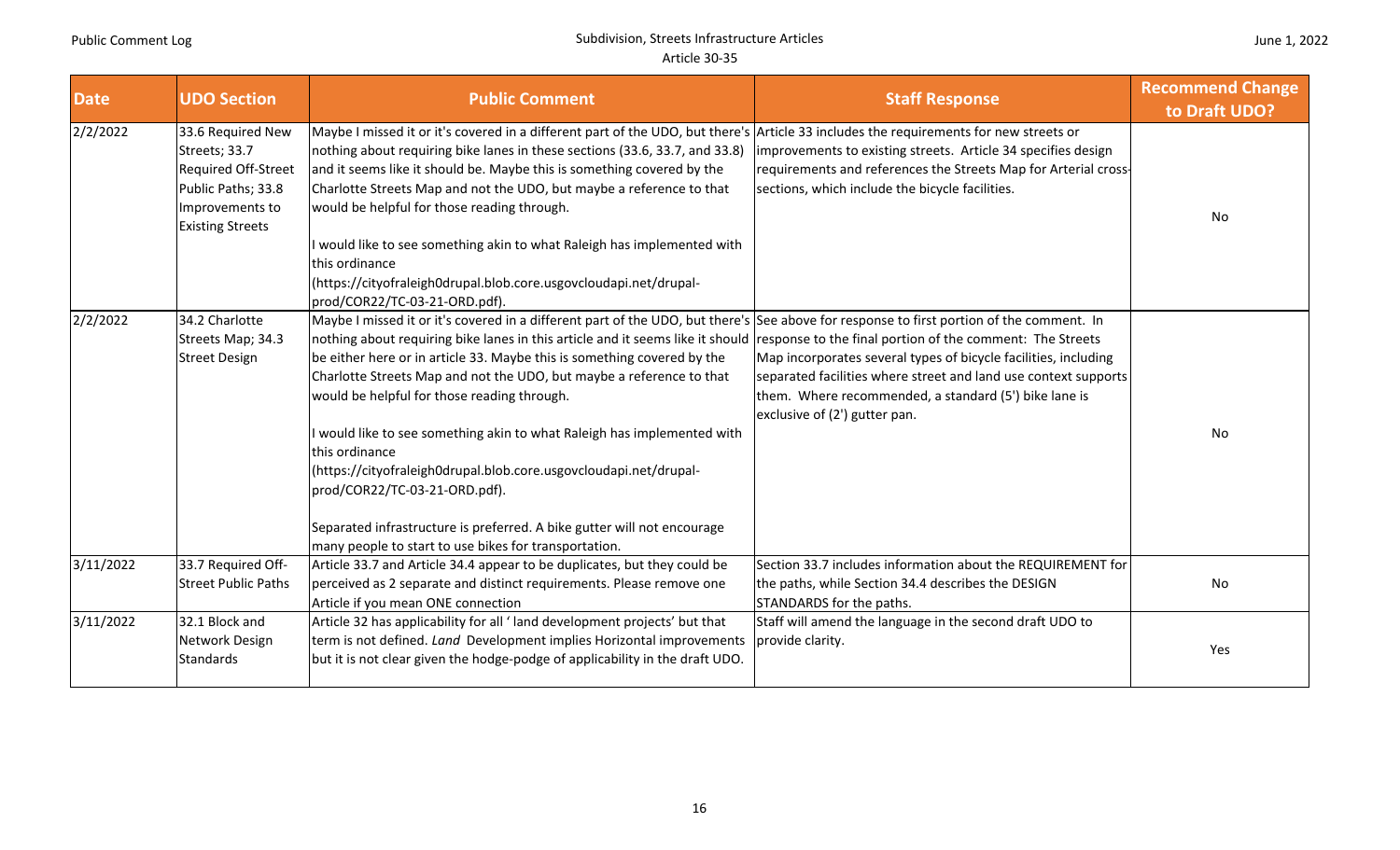| <b>Date</b> | <b>UDO Section</b>                                   | <b>Public Comment</b>                                                                                                                                                                                                                                                                                                                                                                                                                                                                                                                                                                                                                                                                                                                                                                                            | <b>Staff Response</b>                                                                                                                                                                                                                                                                  | <b>Recommend Change</b><br>to Draft UDO? |
|-------------|------------------------------------------------------|------------------------------------------------------------------------------------------------------------------------------------------------------------------------------------------------------------------------------------------------------------------------------------------------------------------------------------------------------------------------------------------------------------------------------------------------------------------------------------------------------------------------------------------------------------------------------------------------------------------------------------------------------------------------------------------------------------------------------------------------------------------------------------------------------------------|----------------------------------------------------------------------------------------------------------------------------------------------------------------------------------------------------------------------------------------------------------------------------------------|------------------------------------------|
| 3/11/2022   | 33.1 Comprehensive<br>Transportation<br>Review (CTR) | Article 33.1B and 33.2B does not exempt redevelopment or change of use, Sections 39.2.G and 39.3.G allow replacement for<br>so as written the repair from fire damage to a 300 unit stacked Multi-<br>family would necessitate a CTR and a TDM and all of the associated<br>improvements to the City street system for no additional transportation<br>demand necessitating the hiring of several engineers and payment of fees<br>to the City unnecessarily. The CTR says Net New trips but the<br>requirements for the CTR / TDM (page 33-1) needs to correctly reflect that staff that since CTR uses net NEW trips, a simple 1:1<br>there are 'development projects' (an undefined term) that are exempt.<br>Would be helpful to define development as Land Development                                      | nonconforming uses and structures, respectively, due to fire,<br>flood, etc.<br>CTR, while referenced in the UDO, is not PART of the UDO. The<br>Charlotte Department of Transportation (CDOT) has informed<br>replacement of an existing development would not trigger a<br>CTR.      | No                                       |
| 3/11/2022   | 33.8 Improvements<br>to Existing Streets             | The requirements for (A) installation of Curb/gutter (page 33-8); (B) and<br>the relocation & improvement to curb, drainage, sidewalks & planting<br>strips with an addition as small as 500sf (which likely result in a loss of<br>parking spots) (page 33-9 to 33-12 and pages 34-3 &4); (C ) and the<br>requirements for bus stop amenities upgrades or additions (page 33-3);<br>(D) and the TDM requirements for properties with as few as 100 peak<br>hour trips or 350 daily trips (CTR page 2); (E) and the requirement for off-<br>street public paths (page 33-7) all appear to be a uncompensated taking<br>of property not proportionate with the impact thresholds. Given the<br>Supreme Court rulings on such matters, please justify the nexus or revise<br>the improvements to be proportionate. | The items referenced include modification language and are<br>also subect to Section 33.3 - Transportation Adjustements,<br>which is included specifically to address proportionality.                                                                                                 | No                                       |
| 3/11/2022   | 34.3 Street Design                                   | Tables 34-3 and 34-4 on page 34-3 ignore the constraints of sidewalks and  It is unlikely that the triggers would require improvements to<br>planting strips on a bridge. Please provided exemptions.                                                                                                                                                                                                                                                                                                                                                                                                                                                                                                                                                                                                            | an existing bridge but, if they did, staff believes there is<br>sufficient language to provide needed modifications to either<br>the streetscape requirement or design. For new bridges, the<br>current standards in the Charlotte Land Development<br>Standards Manual (CLDSM) apply. | No                                       |
| 3/17/2022   | 32.2 Cross-Access                                    | Article 32. Network, Cross-Access, & Driveway Regulations<br>32.2 CROSS-ACCESS:<br>Suggestion: Make it easier to use the existing alleyway right-of-way to<br>provide cross-access.                                                                                                                                                                                                                                                                                                                                                                                                                                                                                                                                                                                                                              | Staff feels that there is sufficient flexibility built into the draft<br>language to allow for this, absent more information about the<br>specific concern.                                                                                                                            | No                                       |